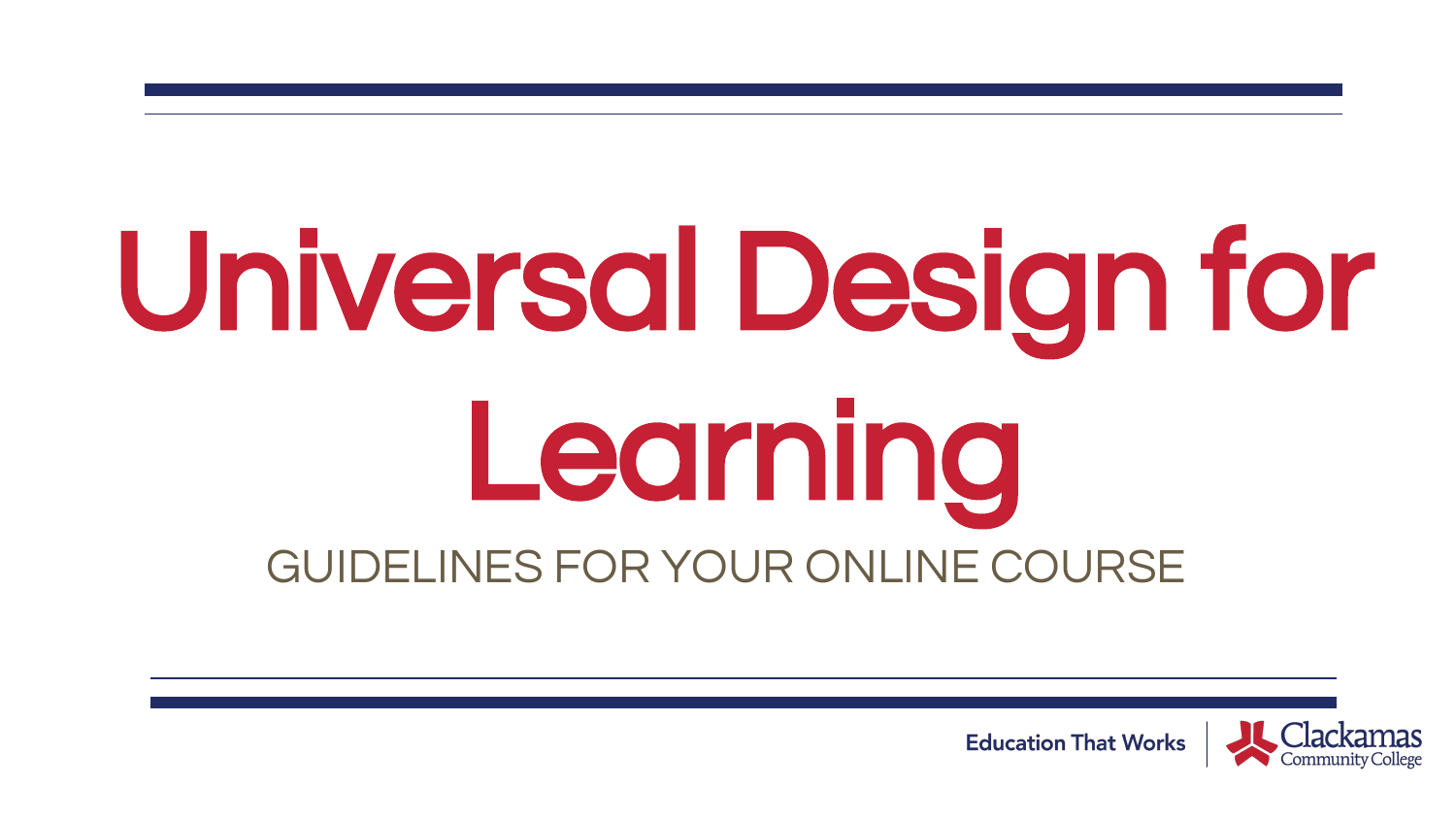### OUTCOMES Universal Design for Learning

#### In this session, we will:

- **Explore UDL**
- Identify the techniques to implement UDL via educational technology
- Plan how to incorporate UDL principles in your online course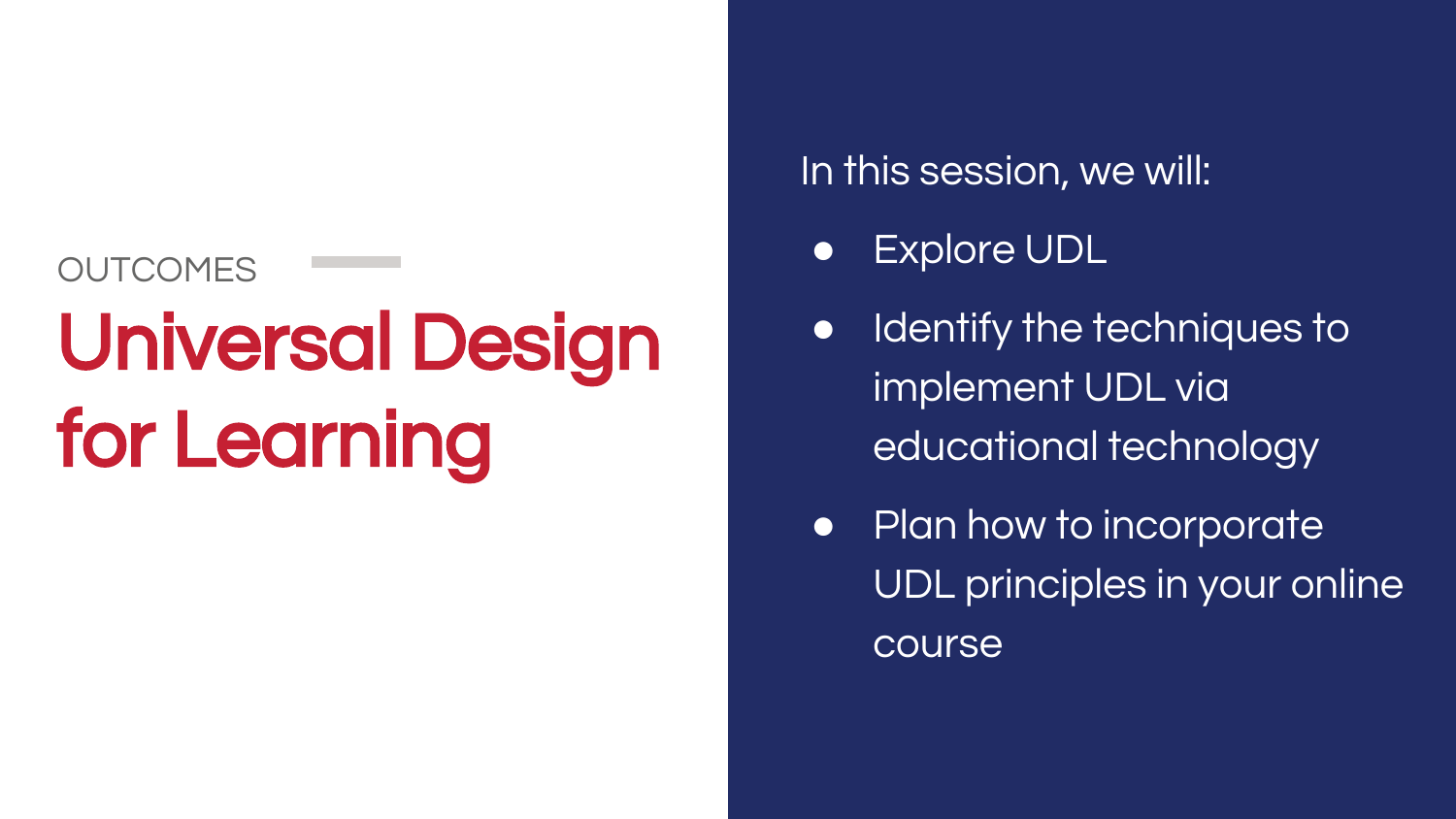

#### Why is UDL important in higher education?

Source: UDL in Higher Education by UDL On Campus.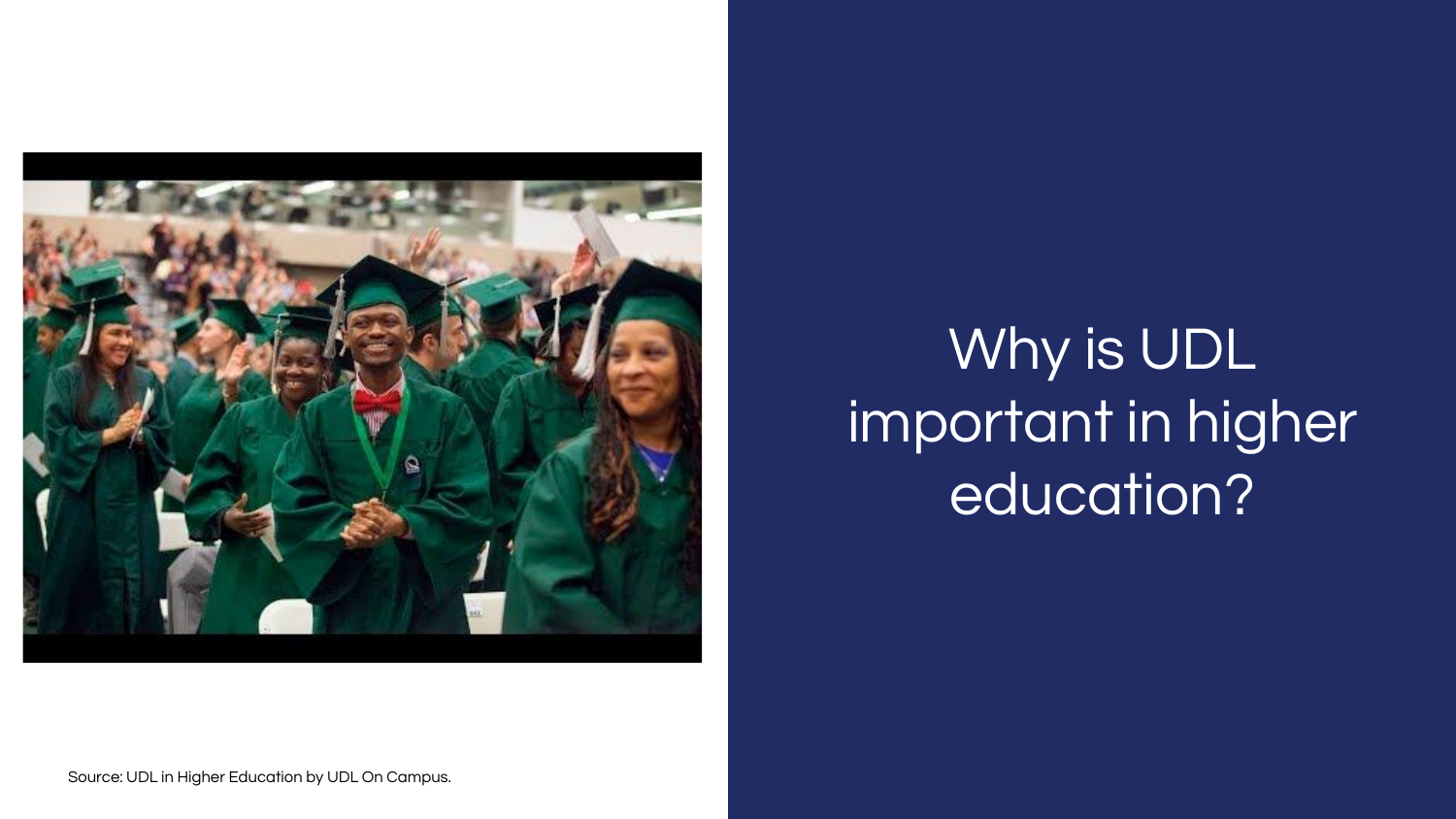

**Definition** 

Universal Design for Learning is a scientifically valid framework for guiding educational practice that...

Source: U.S. Higher Education Opportunity Act of 2008 (HEOA).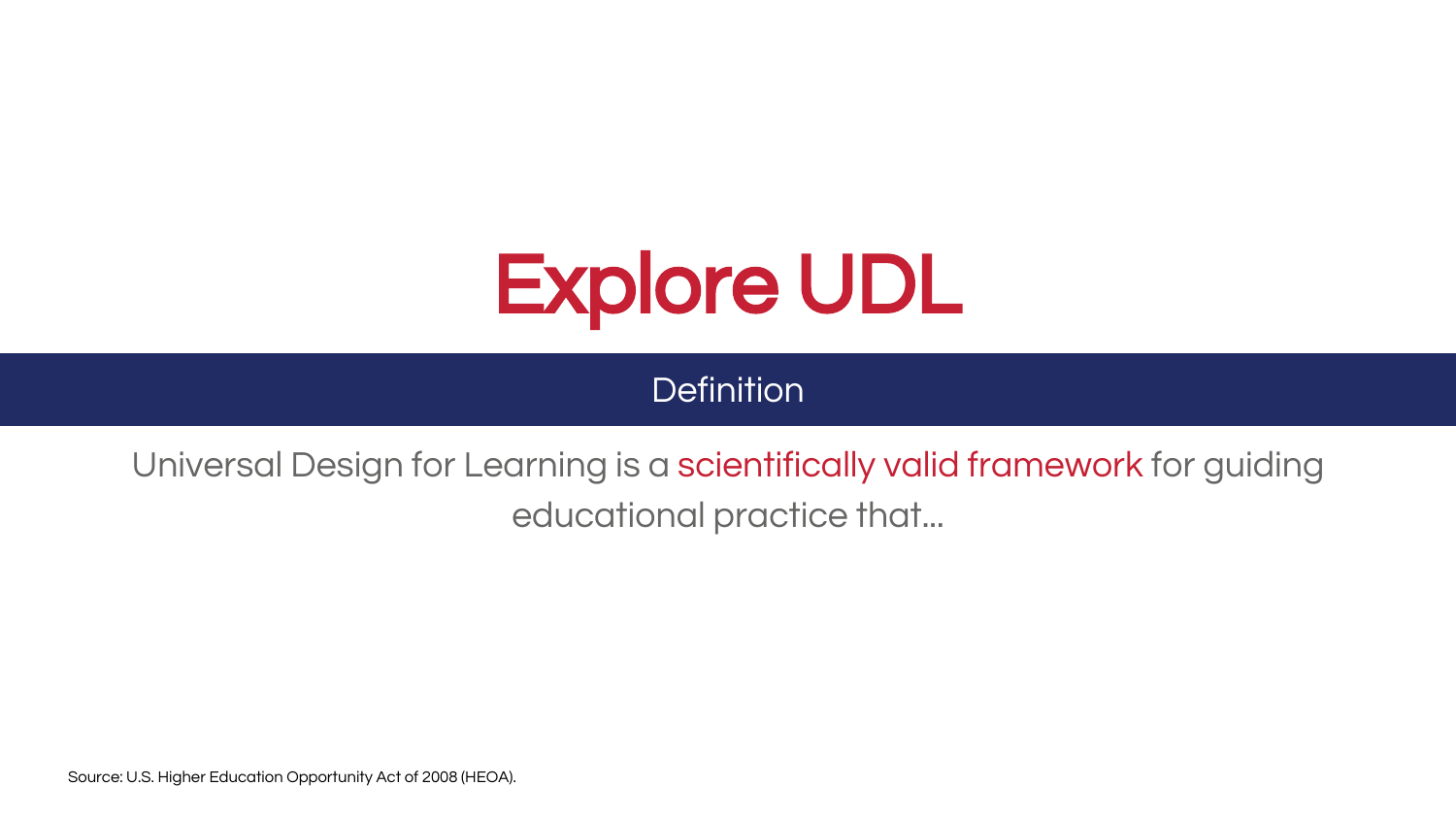## UDL Framework



Source: CAST (2018). Universal design for learning guidelines version 2.2 [graphic organizer]. Wakefield, MA: Author.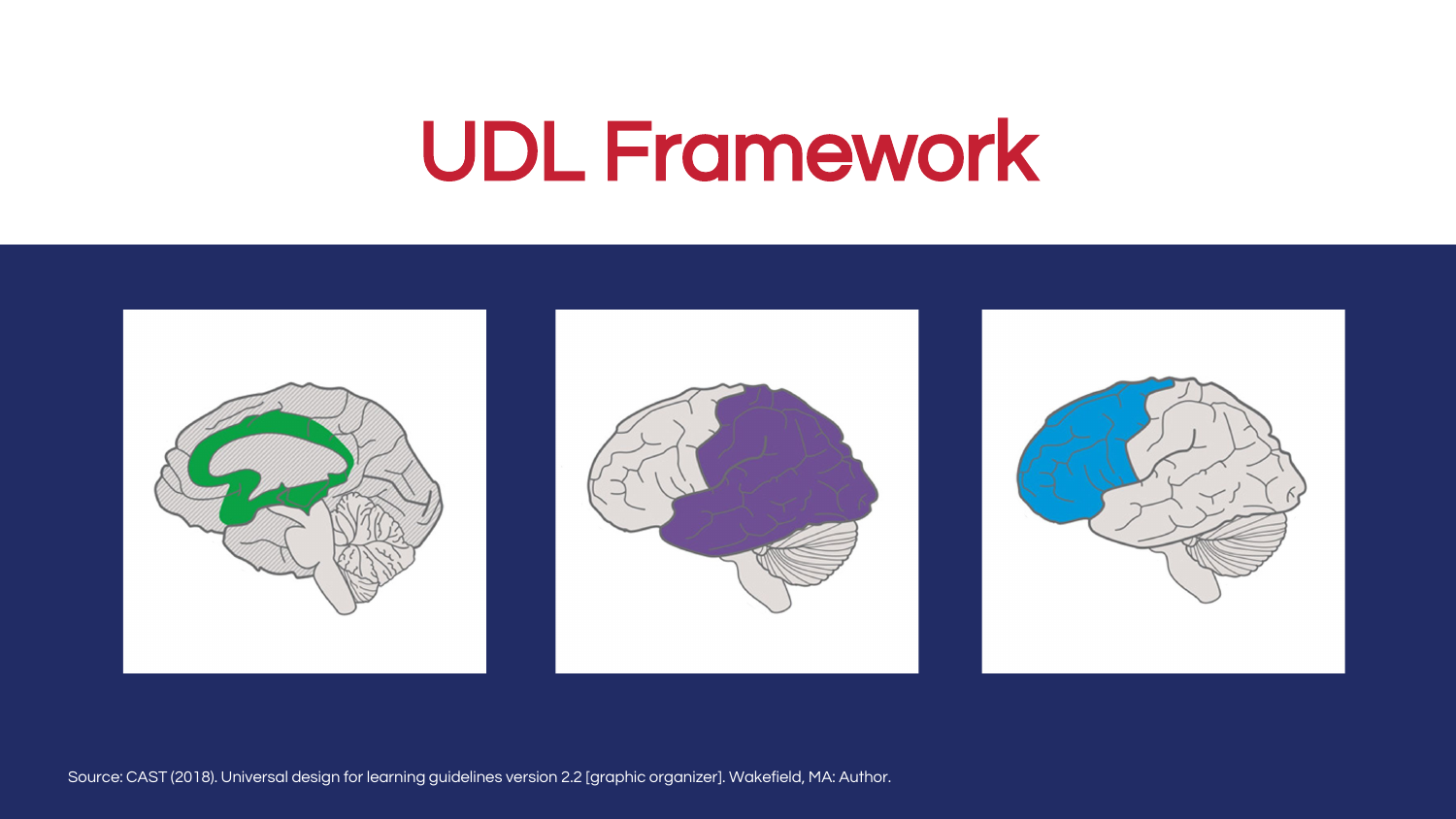

**Definition** 

...provides flexibility in the ways information is presented, in the ways students respond or demonstrate knowledge and skills, and in the ways students are engaged; and...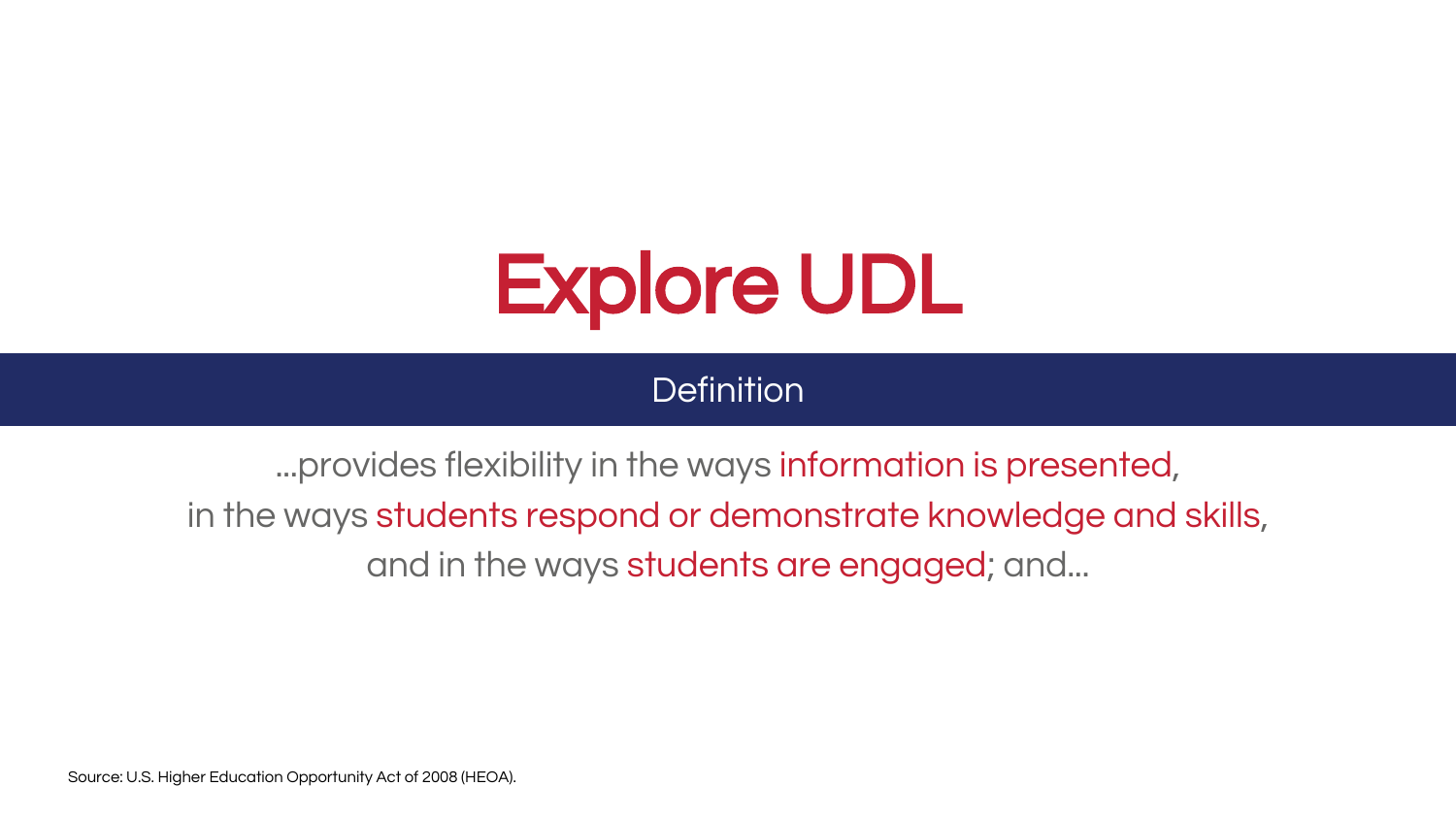## UDL Framework



Source: CAST (2018). Universal design for learning guidelines version 2.2 [graphic organizer]. Wakefield, MA: Author.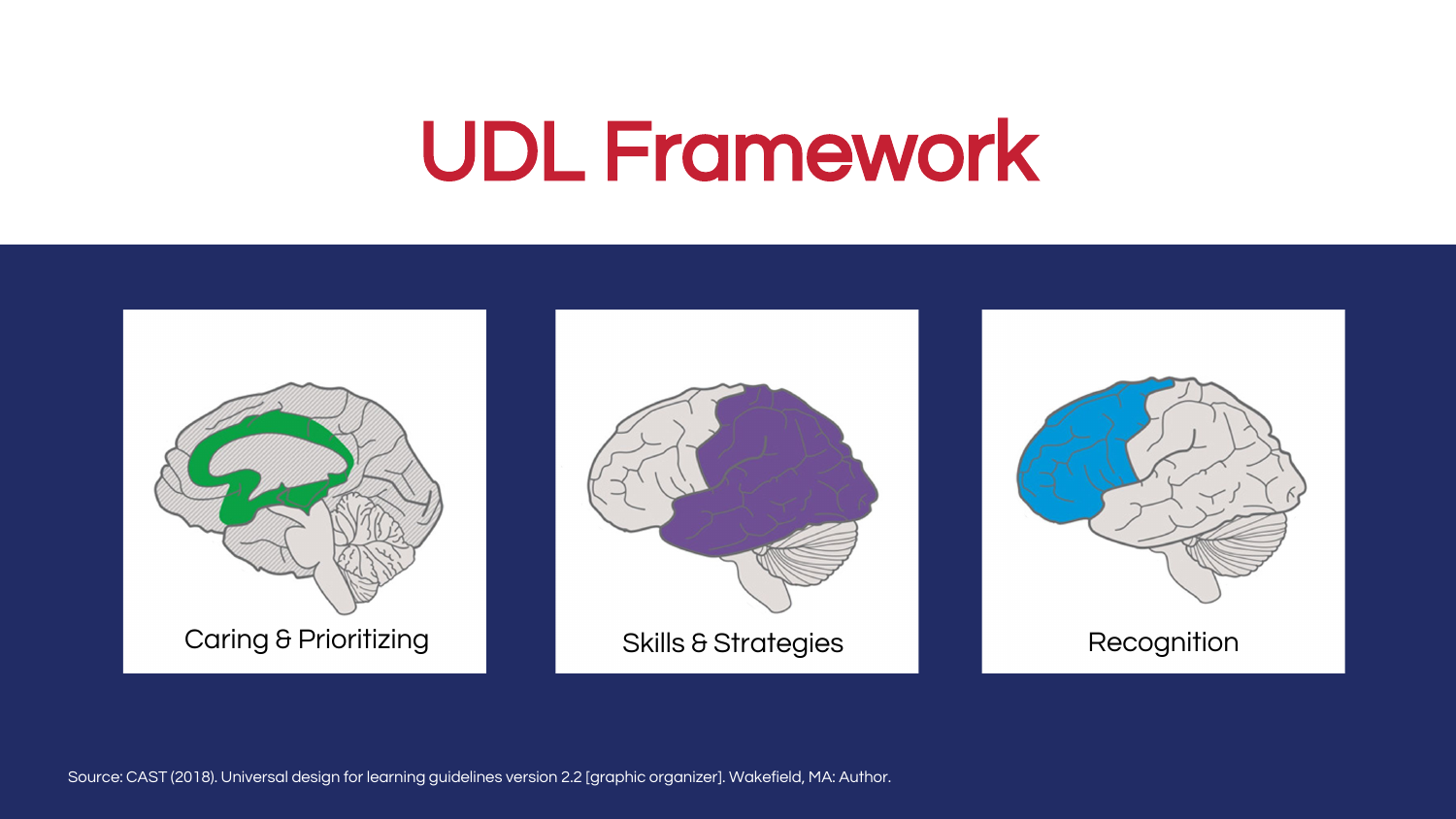

**Definition** 

...reduces barriers in instruction, provides appropriate accommodations, supports, and challenges, and maintains high achievement expectations for all students, including students with disabilities and students who are limited English proficient.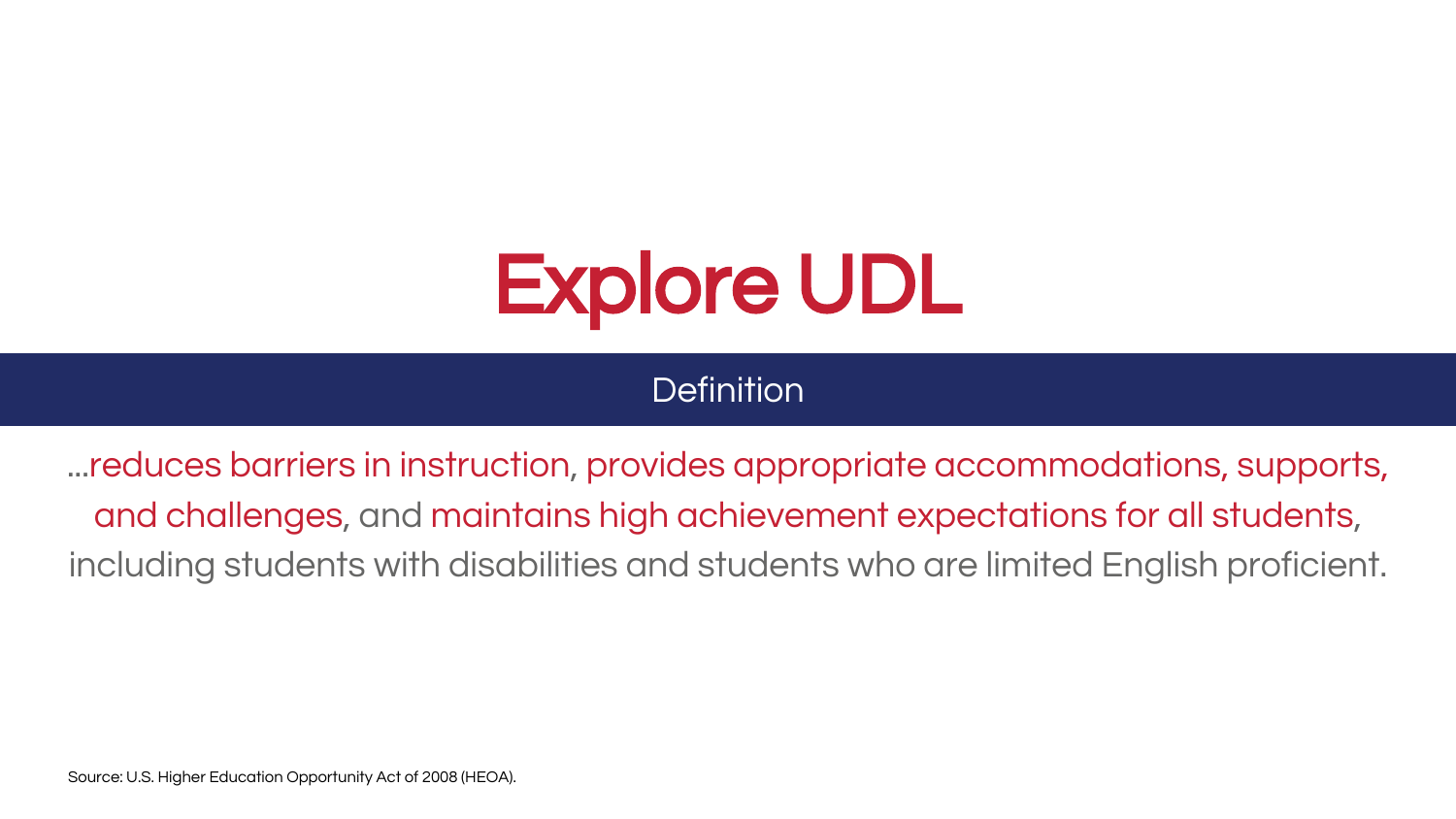

#### How does accessibility intersect with UDL?

Source: Accessibility and UDL by UDL On Campus.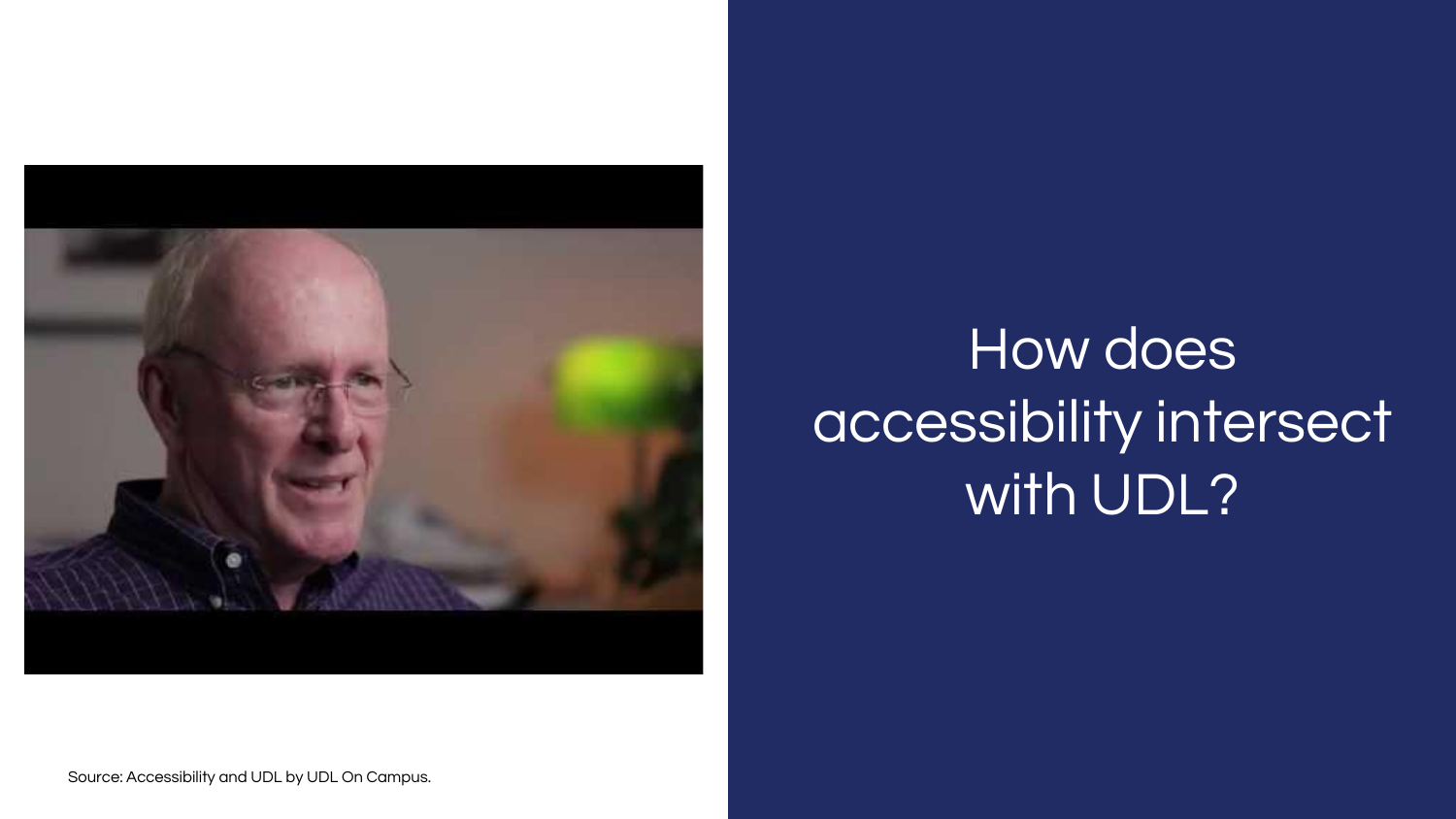

How can you learn if you don't fit? With an accommodation, you're being told you don't belong here naturally; this isn't the environment for you. —Lindsey Schuhmacher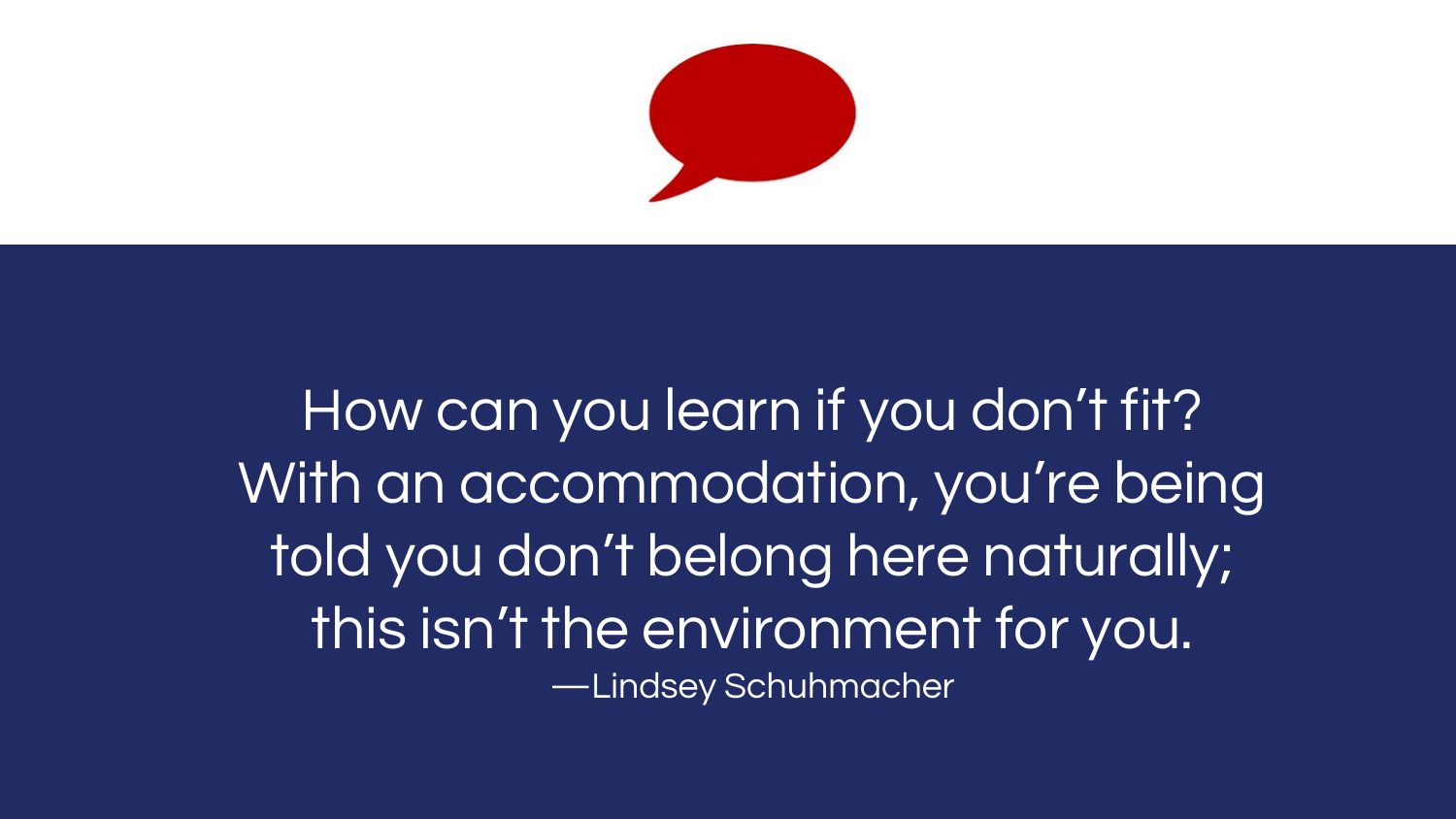

Adopt practices that reflect high values with respect to both diversity and inclusiveness. —Sheryl E. Burgstahler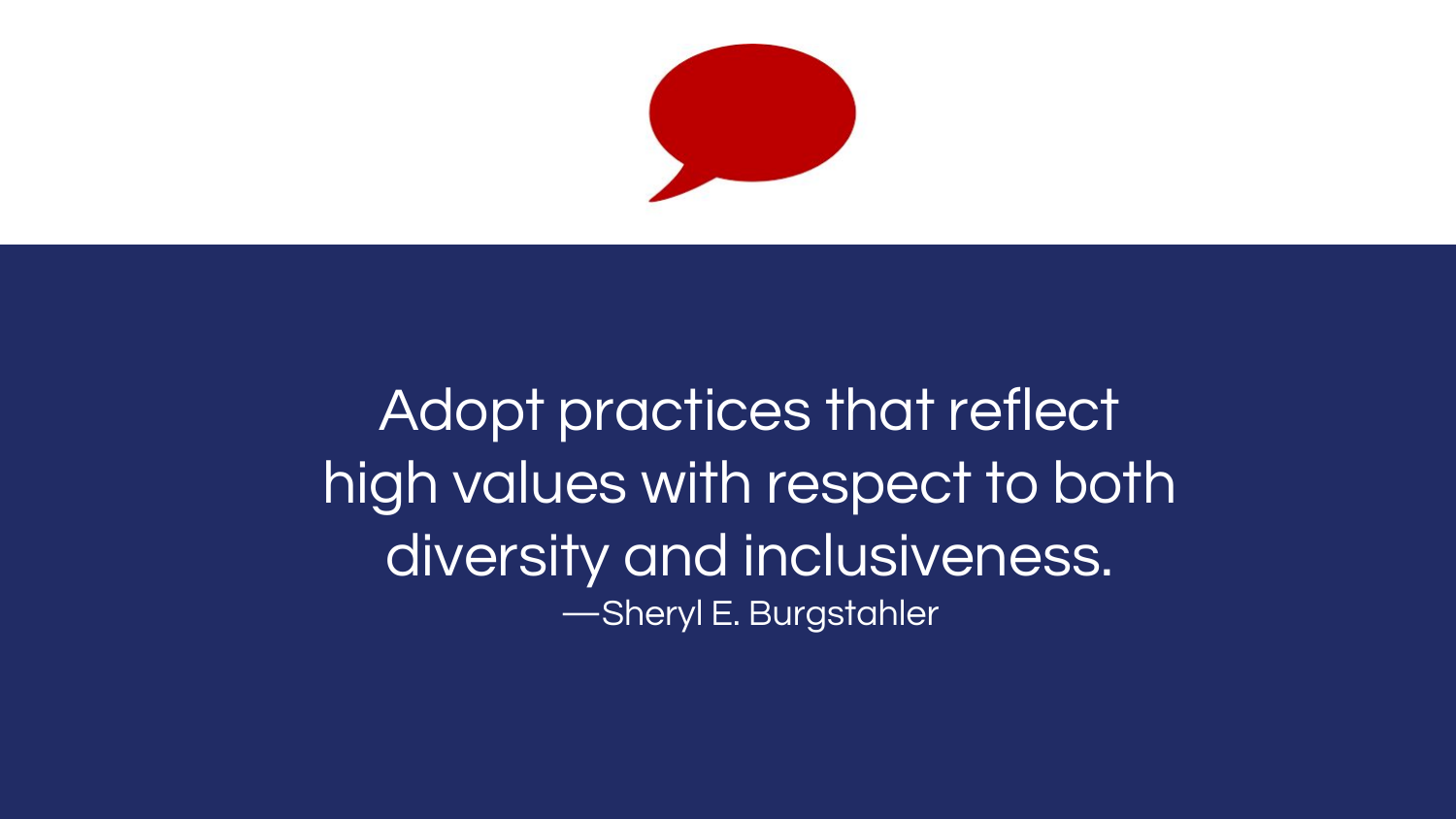## UDL Techniques

Implementation

How does Universal Design for Learning make a course more inclusive?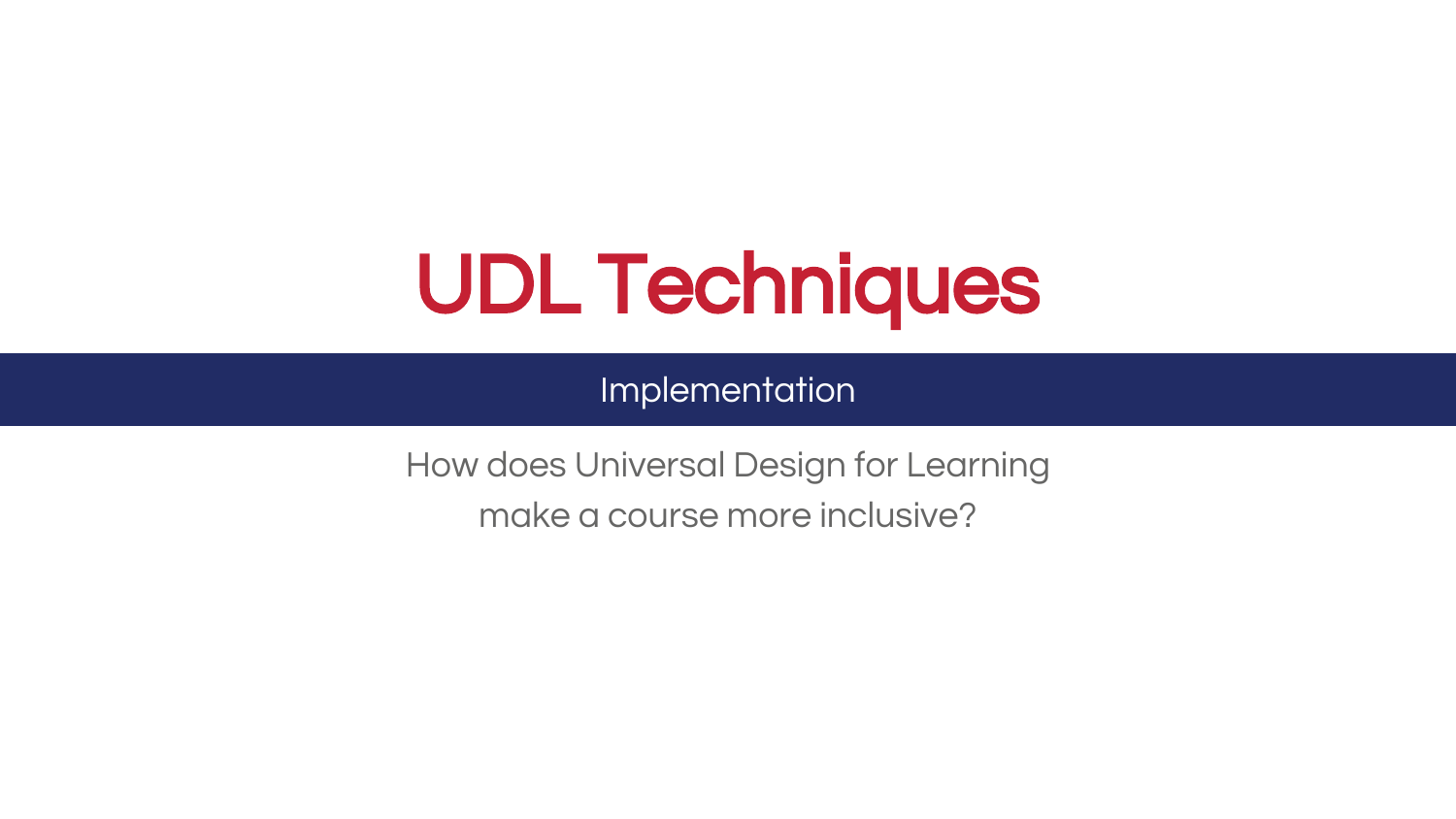## UDL Framework





Source: CAST (2018). Universal design for learning guidelines version 2.2 [graphic organizer]. Wakefield, MA: Author.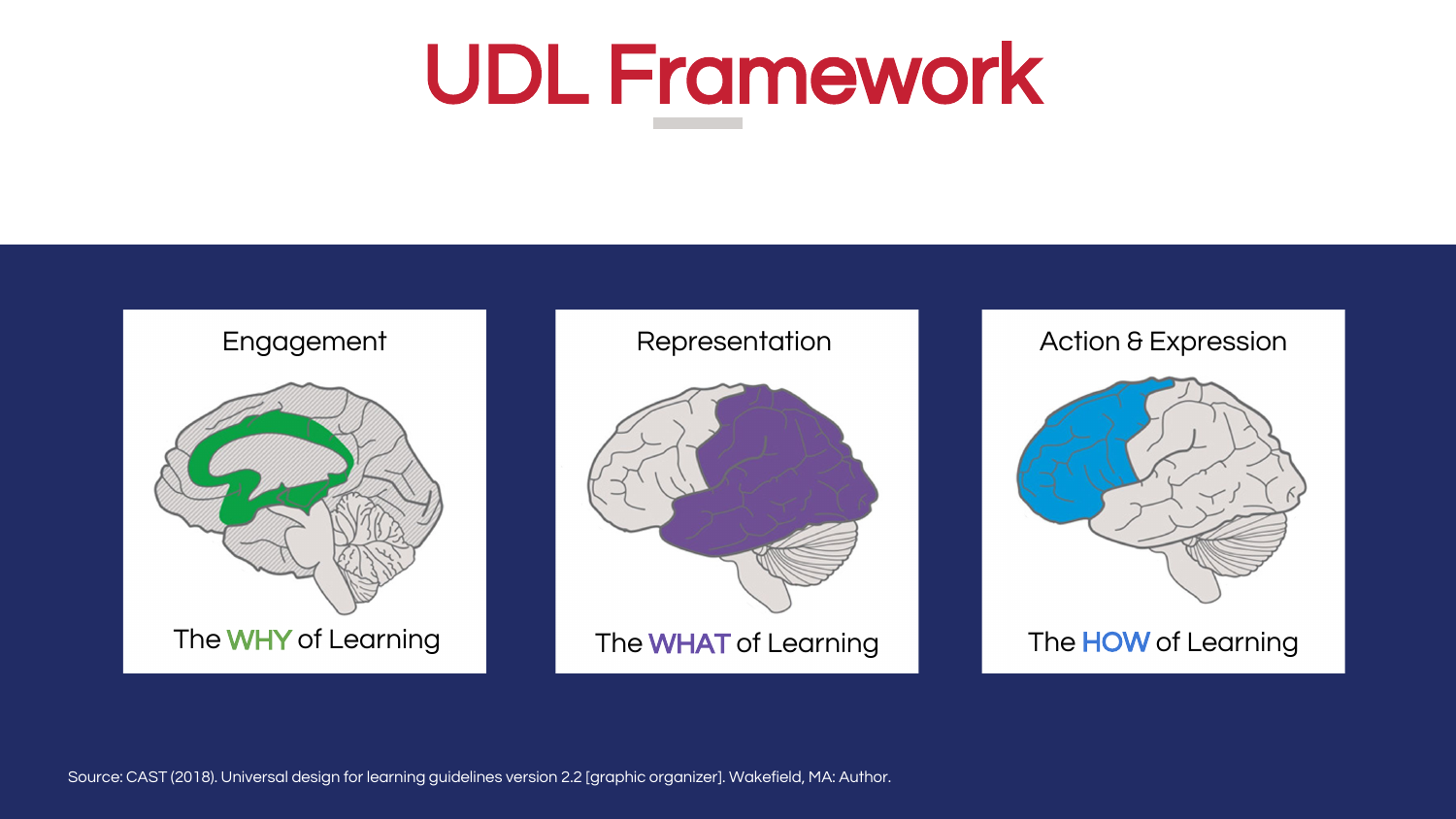#### **Multiple** Means of **Engagement**

The **WHY** of Learning

Not all students are engaged by the same extrinsic rewards or conditions, nor do they develop intrinsic motivation along the same path. For purposeful, motivated learners, you must stimulate interest and motivation for learning:

- 1. Provide options for recruiting interest
- 2. Provide options for sustaining effort and persistence
- 3. Provide options for self-regulation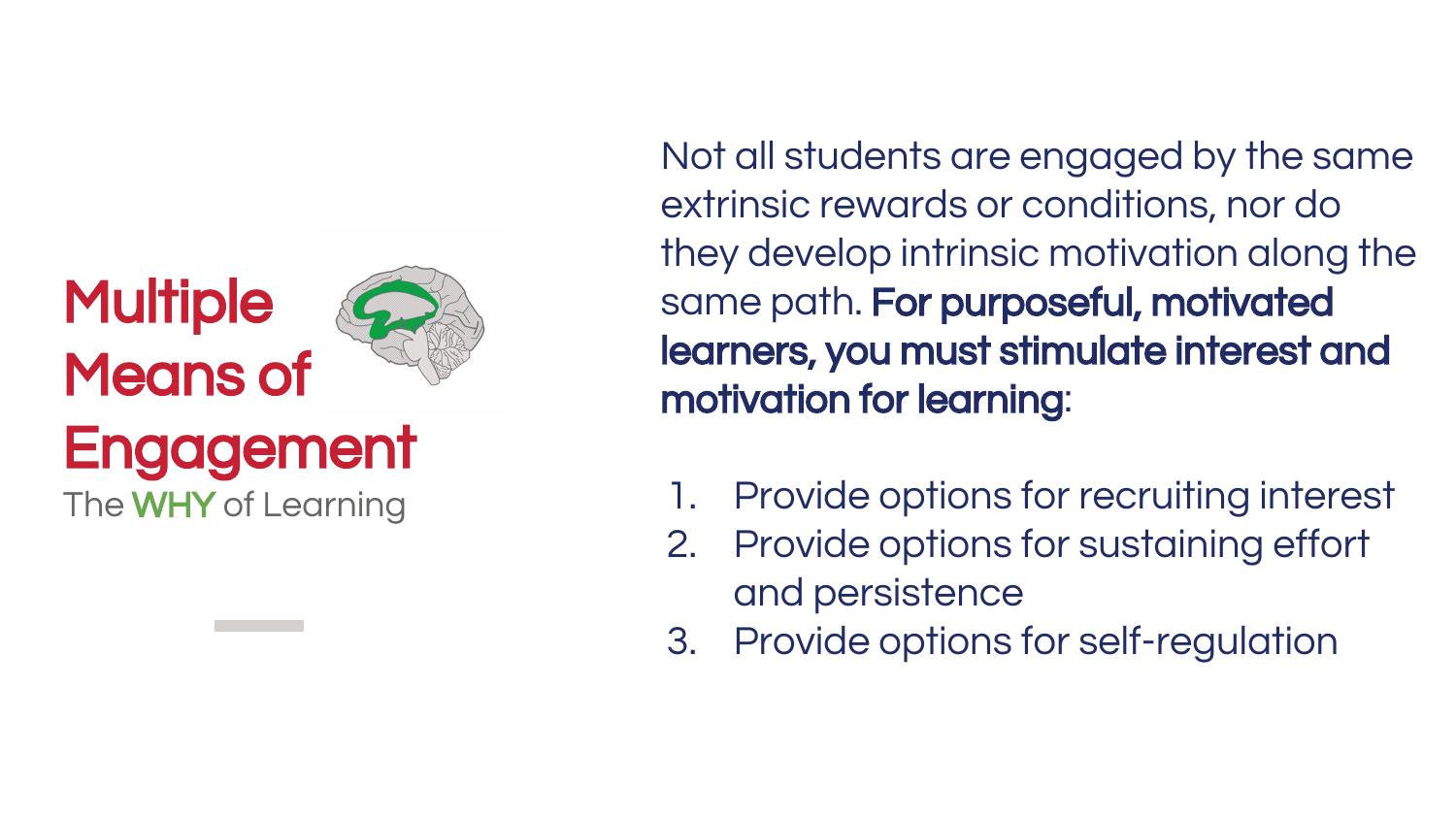#### **Multiple** Means of **Engagement** CONSIDER ...

- How can you incorporate variety in your teaching approaches and student learning activities?
- How might you incorporate student interaction and collaboration into your course?
- How might technology be used to engage students in an authentic way?
- What opportunities exist to incorporate student choice?
- How can you encourage student self-regulation and personal coping skills?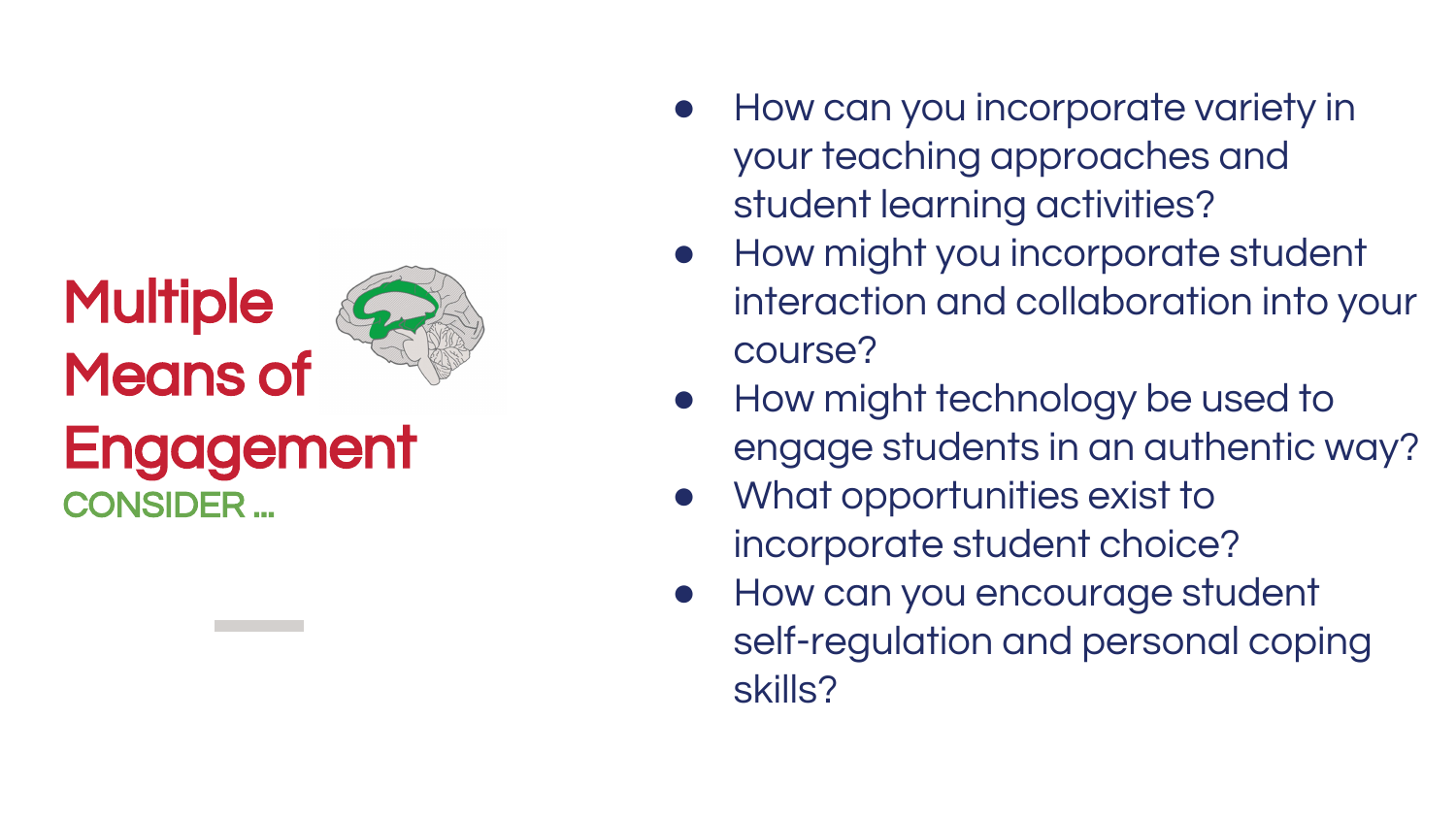| <b>Multiple Means of Engagement IN PRACTICE</b> |                                                                                                                                                                                                            |
|-------------------------------------------------|------------------------------------------------------------------------------------------------------------------------------------------------------------------------------------------------------------|
| Variety in teaching and learning<br>activities  | Incorporate small group activities; embed engagement<br>materials in lectures notes, such as sample exam<br>questions or puzzles                                                                           |
| Interaction with others                         | Online discussions; problem-based learning;<br>inquiry-learning; study groups                                                                                                                              |
| Use of technology                               | Online links to news articles, practice exam questions,<br>videos; student and instructor profiles                                                                                                         |
| Student choice of course<br>content             | One optional unit or topic after standard units have been<br>addressed; each group researches and presents on a<br>different topic                                                                         |
| Self-regulation and motivation                  | Goal setting; provide rubrics at the beginning of an<br>assignment to prompt self-assessment; checklists for<br>students to track their own progress; low-stakes quizzes<br>for immediate student feedback |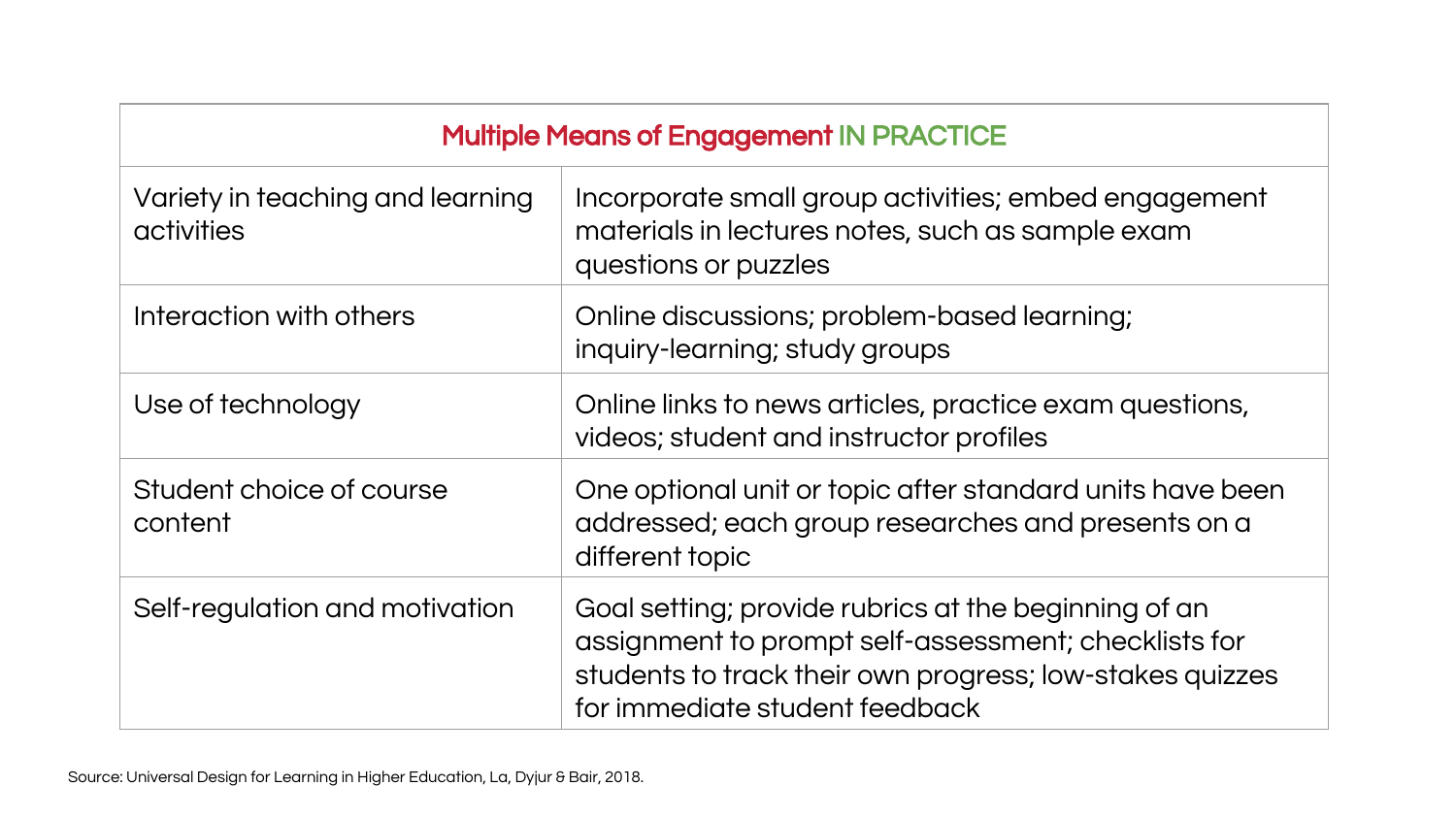#### **Multiple** Means of

#### **Representation**

The WHAT of Learning

There is no one way of presenting information or transferring knowledge that is optimal for all students. For resourceful, knowledgeable learners, you must present information and content in different ways:

- Provide options for perception
- 2. Provide options for language and symbols
- 3. Provide options for comprehension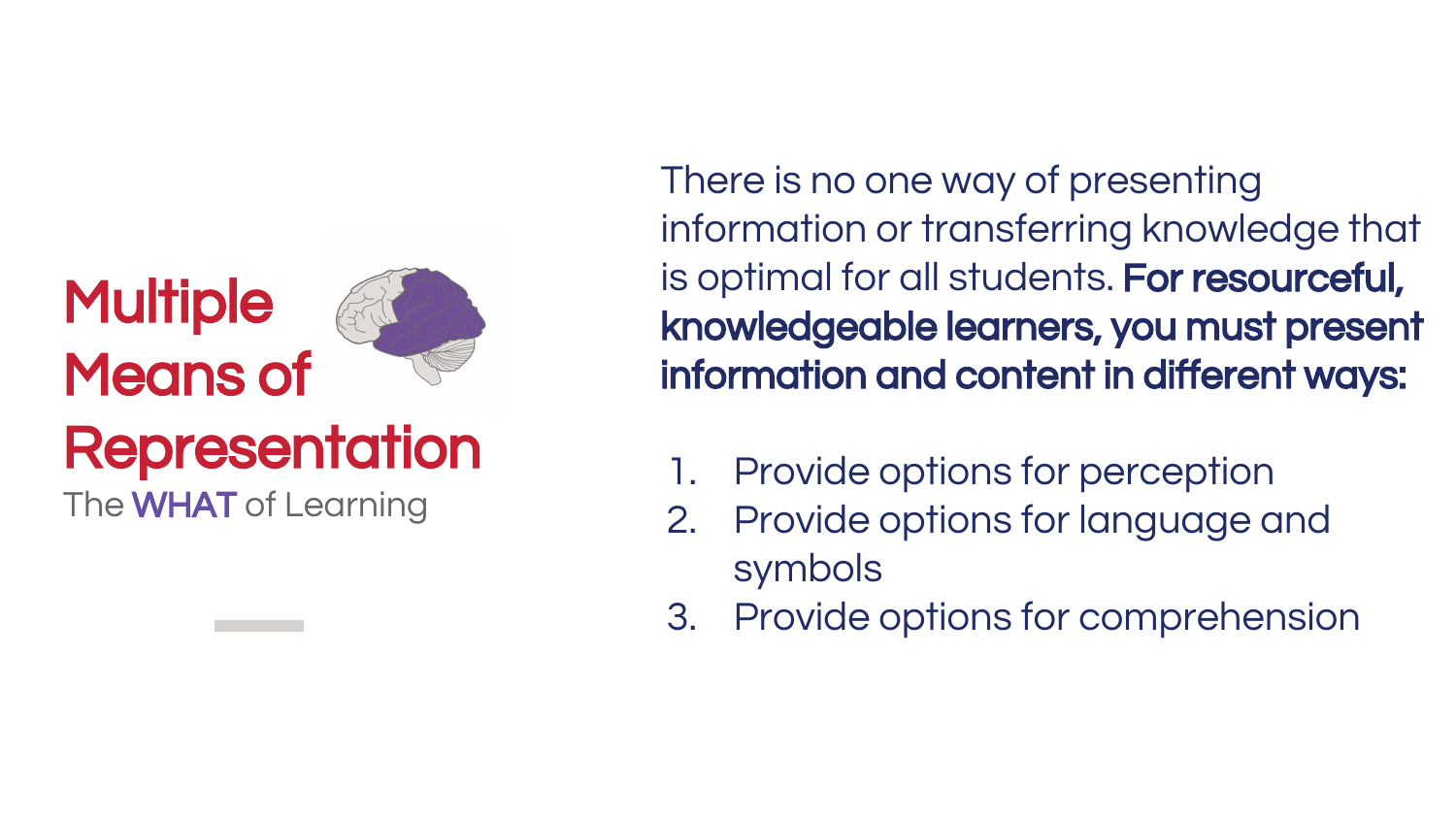## **Multiple** Means of



- How can you ensure that your course materials are accessible to as many students as possible?
- How might you present main course concepts in more than one format?
- Does your course offer opportunities to encourage student agency?
- What learning activities could emphasize comprehension of key concepts?
- How might you informally gauge student understanding of course concepts?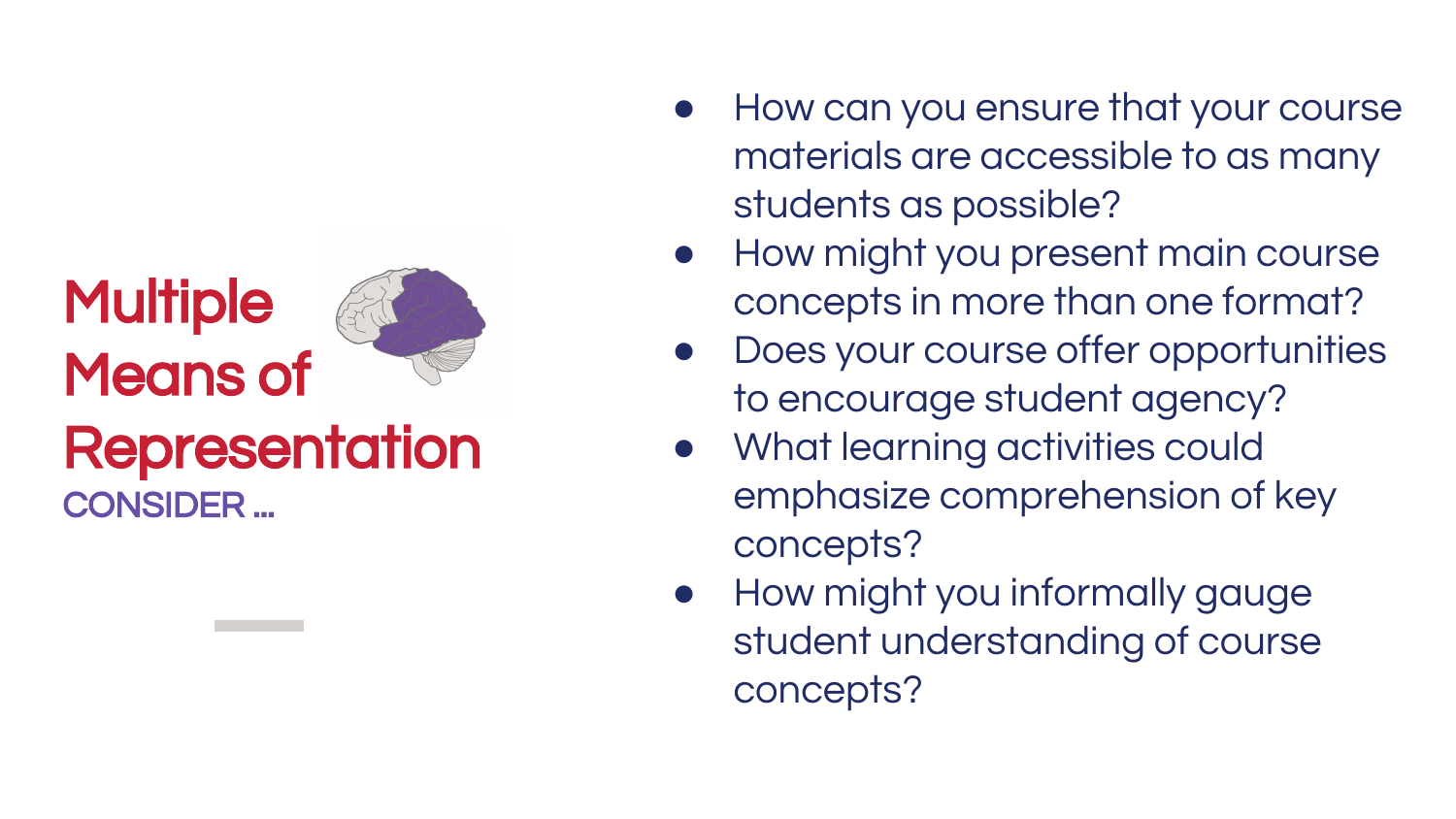| <b>Multiple Means of Representation IN PRACTICE</b> |                                                                                                                                                                                                                        |
|-----------------------------------------------------|------------------------------------------------------------------------------------------------------------------------------------------------------------------------------------------------------------------------|
| Accessible course<br>materials                      | Use file formats compatible with text-to-speech software; place textbook on<br>reserve in the library; provide links to Creative Commons resources; use OER;<br>post slides, readings, and course materials in advance |
| Multimodal<br>sources of<br>information             | Include captions for graphics and transcripts for videos; add video<br>recordings of lectures if allowed; provide models and graphics in addition to<br>text; use animations                                           |
| Pedagogical<br>approaches                           | Use different pedagogical approaches to topics or concepts, such as logic,<br>statistics, narrative, case study, multiple perspective, and testimonial                                                                 |
| Student-created<br>materials                        | Graphic organizer summary; concept maps, metaphors, illustrations,<br>storyboards; students post their class notes (perhaps in small groups);<br>students create their own glossary of terms throughout the course     |
| Comprehension<br>and key concepts                   | Study guide (outline and list of key concepts); key concepts overview at the<br>beginning of each class; practice exercises and solutions; highlight patterns<br>and themes between ideas; post FAQs and responses     |
| Check for<br>understanding                          | Discussion forums; Q&As student response systems to check for<br>comprehension and guide further discussion                                                                                                            |

Source: Universal Design for Learning in Higher Education, La, Dyjur & Bair, 2018.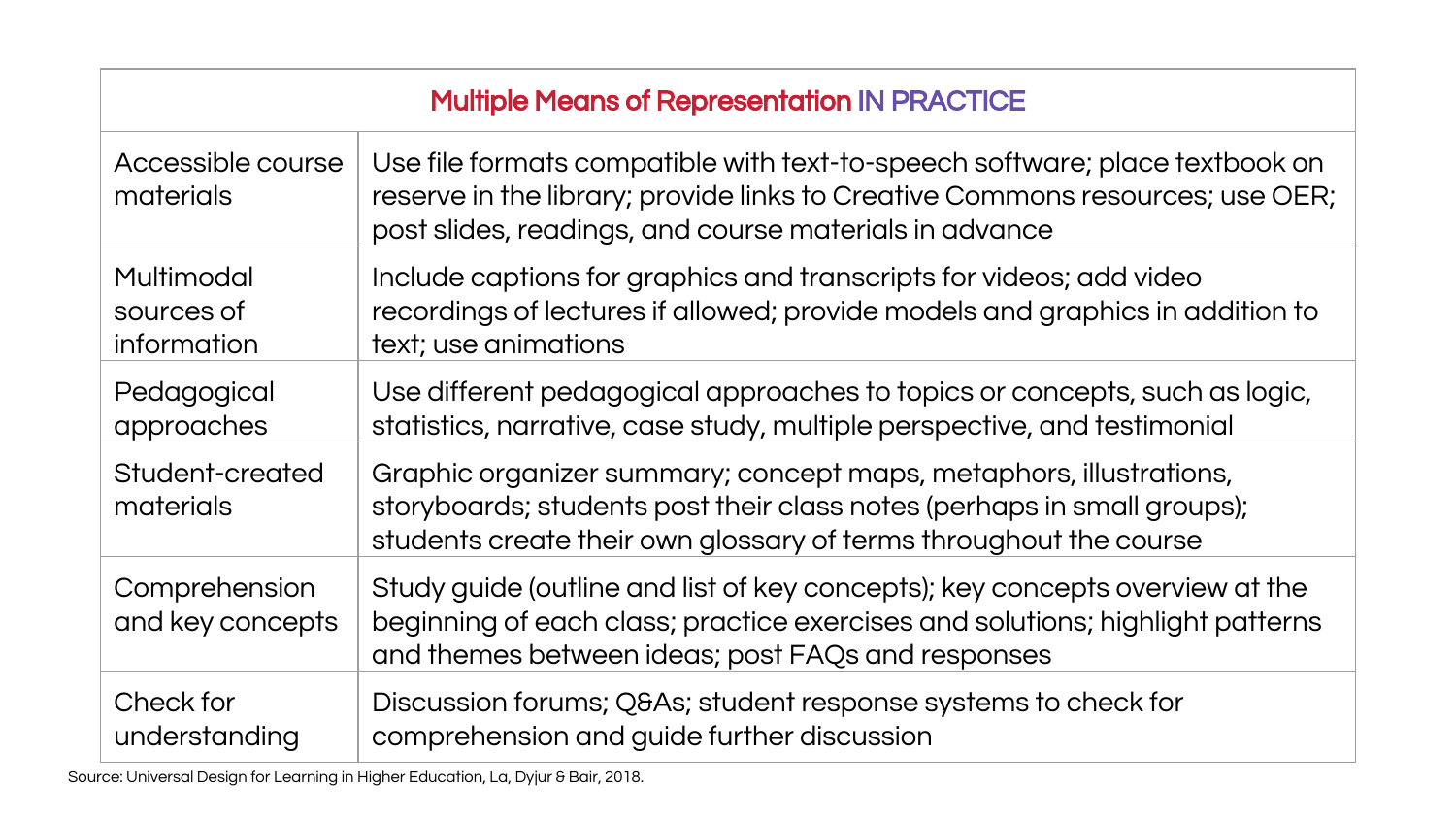### **Multiple Means** of Action & **Expression**



The **HOW** of Learning

There is no one means of expression that will be optimal for all students, nor one kind of scaffolding or support that will help them as they learn to express themselves. For strategic, goal-directed learners, you must differentiate the ways that students can express what they know:

- 1. Provide options for physical action
- 2. Provide options for expression and communication
- 3. Provide options for executive functions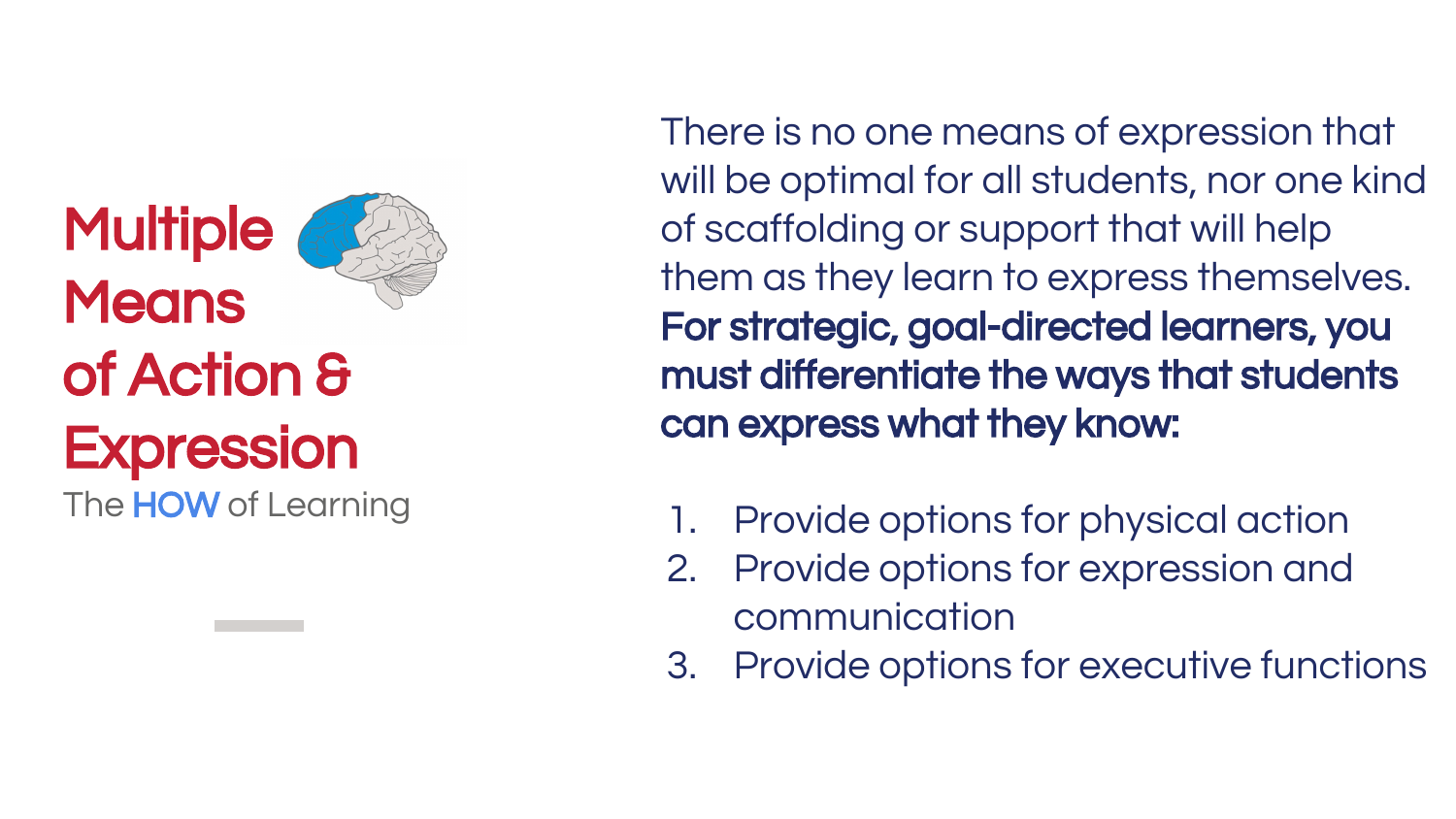#### **Multiple Means** of Action & **Expression** CONSIDER ...



- What opportunities exist to incorporate multiple means of expression in assignments?
- How might you provide opportunities for feedback?
- What choices might you offer students regarding assignments, communication, and content delivery?
- What course design decisions can you make to mitigate student anxiety regarding assessment?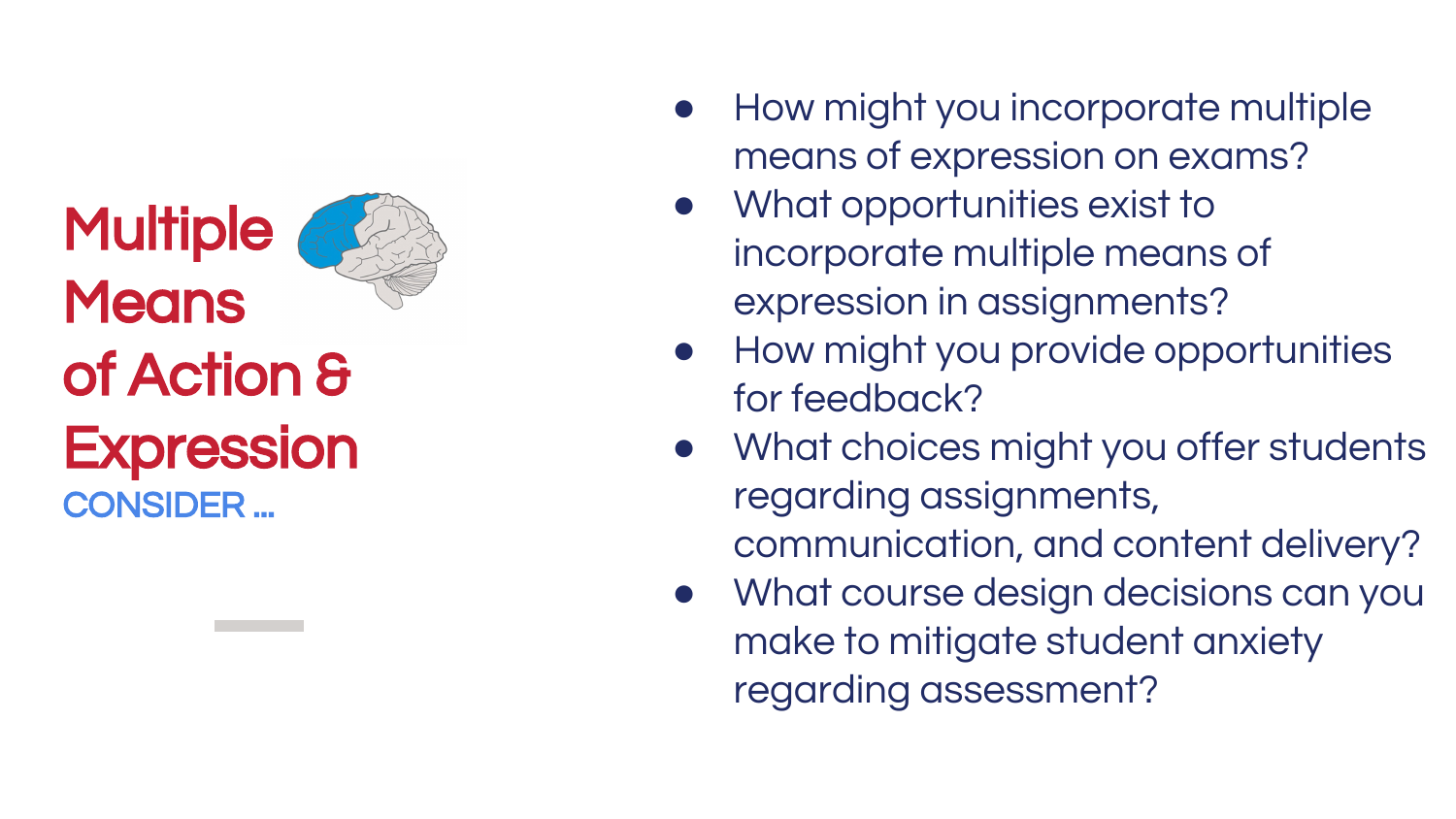| <b>Multiple Means of Action &amp; Expression IN PRACTICE</b> |                                                                                                                                                                                                                                                      |
|--------------------------------------------------------------|------------------------------------------------------------------------------------------------------------------------------------------------------------------------------------------------------------------------------------------------------|
| <b>Exams</b>                                                 | Variety of question types on exams; exam questions that assess<br>various ways of understanding (Bloom's Taxonomy); incorporate<br>graphics into some questions                                                                                      |
| Assignments and<br>demonstration of skills                   | Presentations; different methods of demonstrating skills, such as<br>role-play, debate, discussions; provide opportunities to develop<br>skills in real settings                                                                                     |
| Opportunities for<br>feedback                                | Use question sets from the textbook as practice; in-class peer<br>feedback; use rubrics; student-led study groups; cumulative<br>assignments with feedback at various stages; office hours                                                           |
| Student choice                                               | Choice of due date or topic; choice of assignment format;<br>incorporate social media as a communication tool; offer tools and<br>technologies to support learner needs and reduce barriers                                                          |
| Assessment anxiety                                           | Use assignment guidelines to outline your expectations; provide<br>templates or outlines if appropriate; option to write final exam as a<br>take-home exam if appropriate; provide sample assignments<br>showing feedback and grading if appropriate |

Source: Universal Design for Learning in Higher Education, La, Dyjur & Bair, 2018.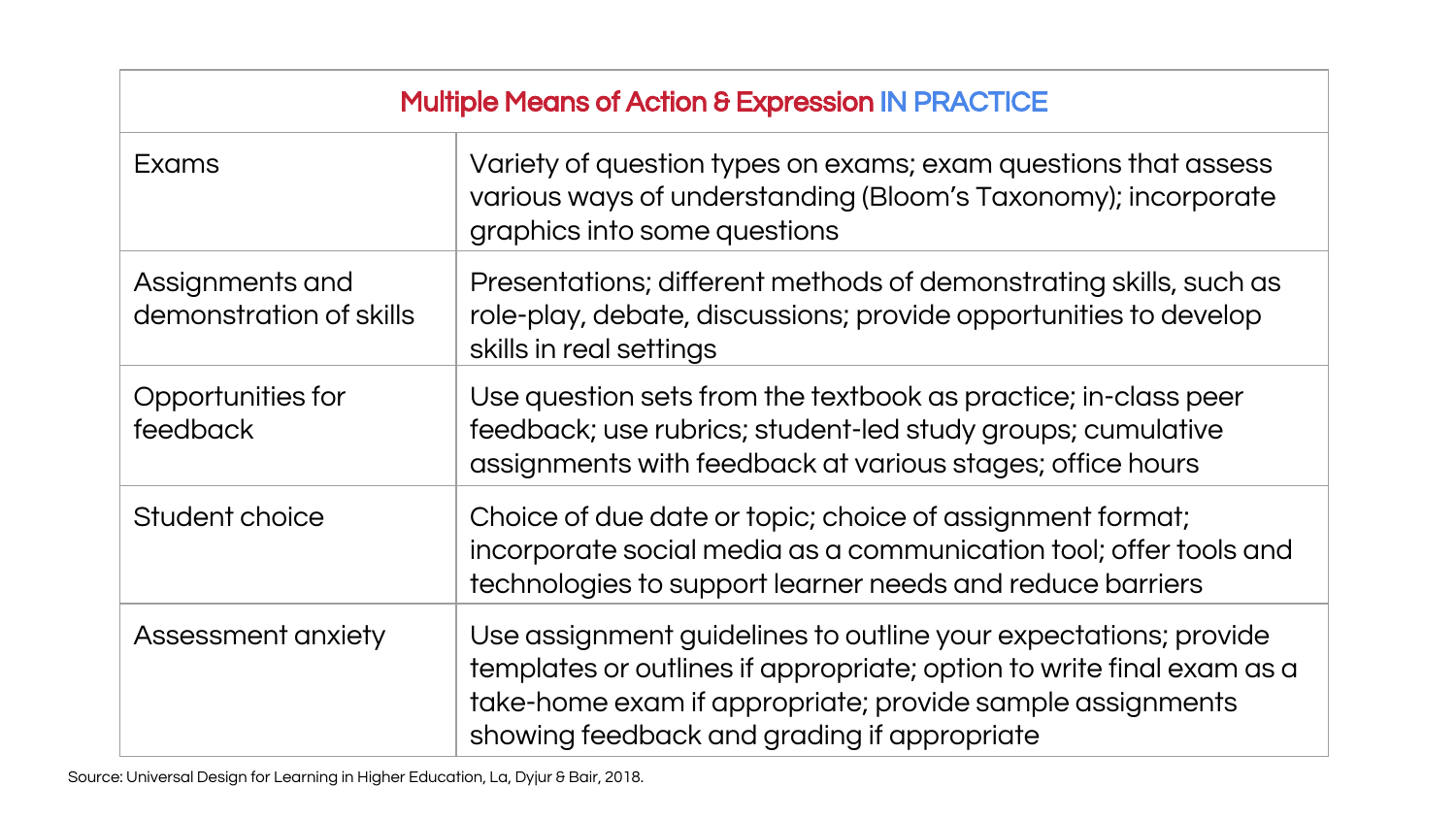

#### How do I incorporate UDL principles in my course?

Source: Getting Started by UDL On Campus.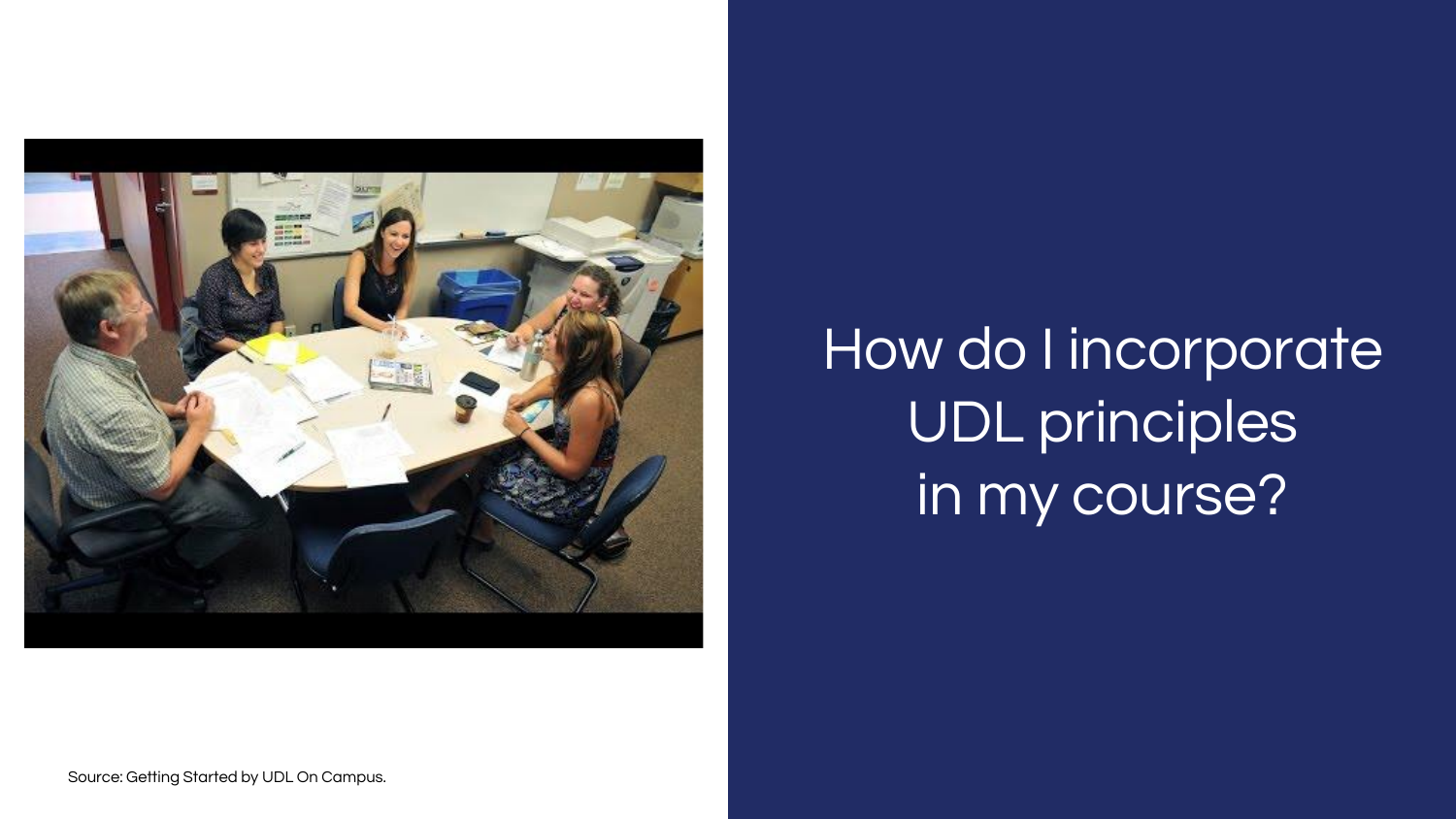## Incorporate UDL

When it comes to learning, variability is the rule not the exception.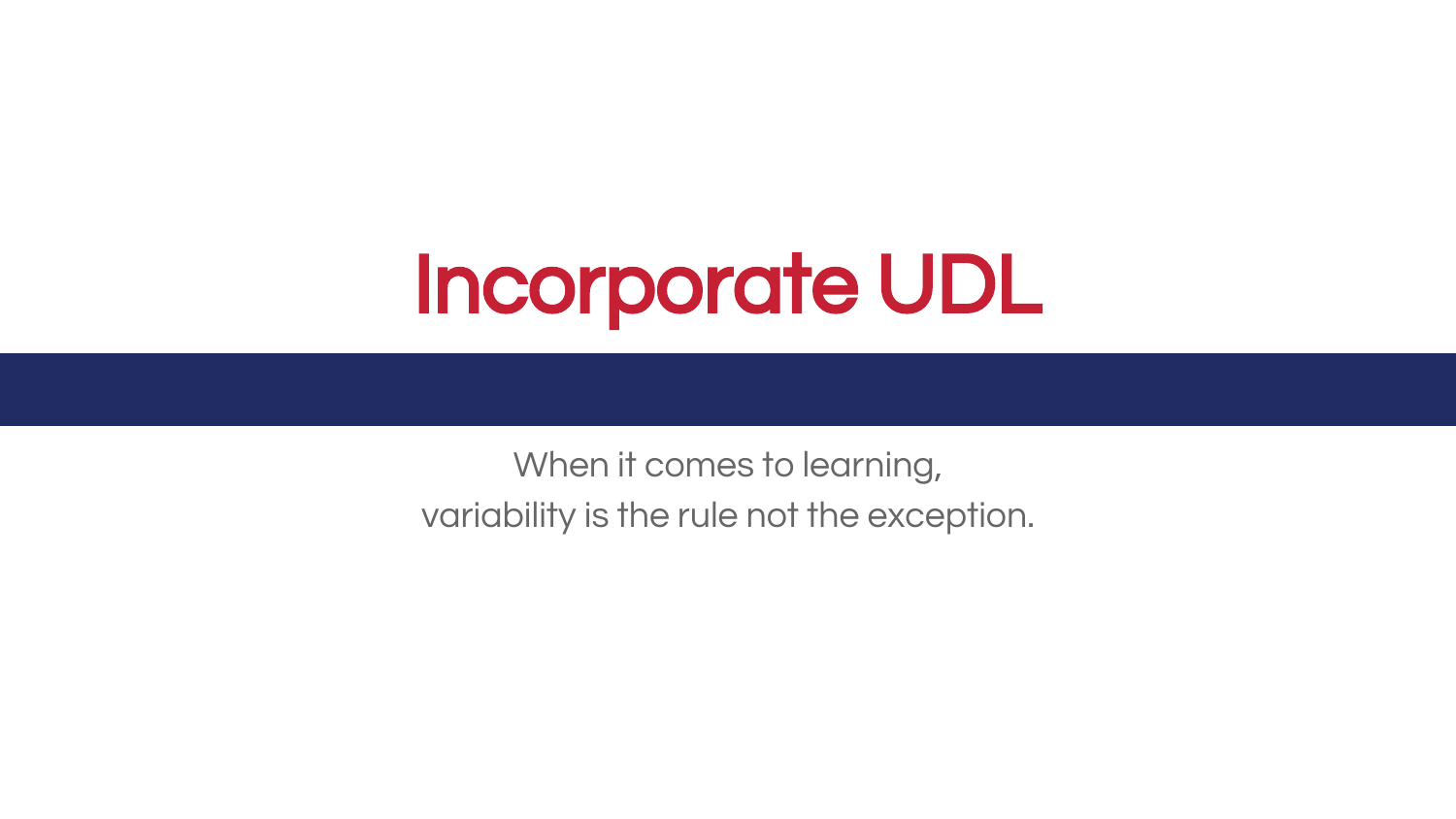#### Syllabus Statement

This course is designed to be welcoming to, accessible to, and usable by everyone, including students who are English-language learners, have a variety of learning styles, have disabilities, or are new to online learning. Be sure to let me know immediately if you encounter a required element or resource in the course that is not accessible to you. Also, let me know of changes I can make to the course so that it is more welcoming to, accessible to, or usable by students who take this course in the future.—Sheryl E. Burgstahler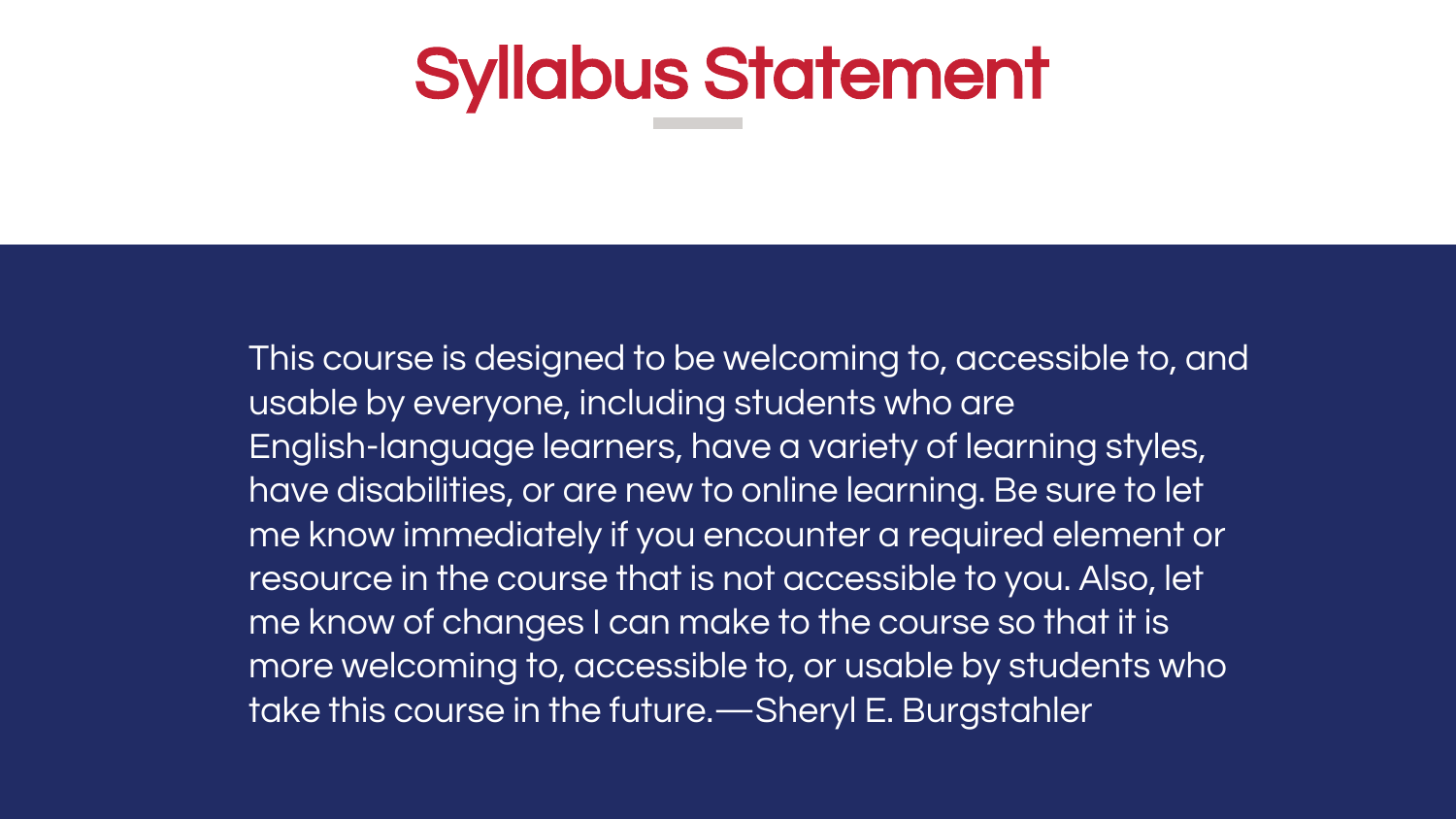#### ACCORDING TO MARK HOFER Getting Started

- STEP 1: What do I know that students struggle with related to this [topic or competency]?
- STEP 2: What kind of options could I include to help them with [those common challenges]?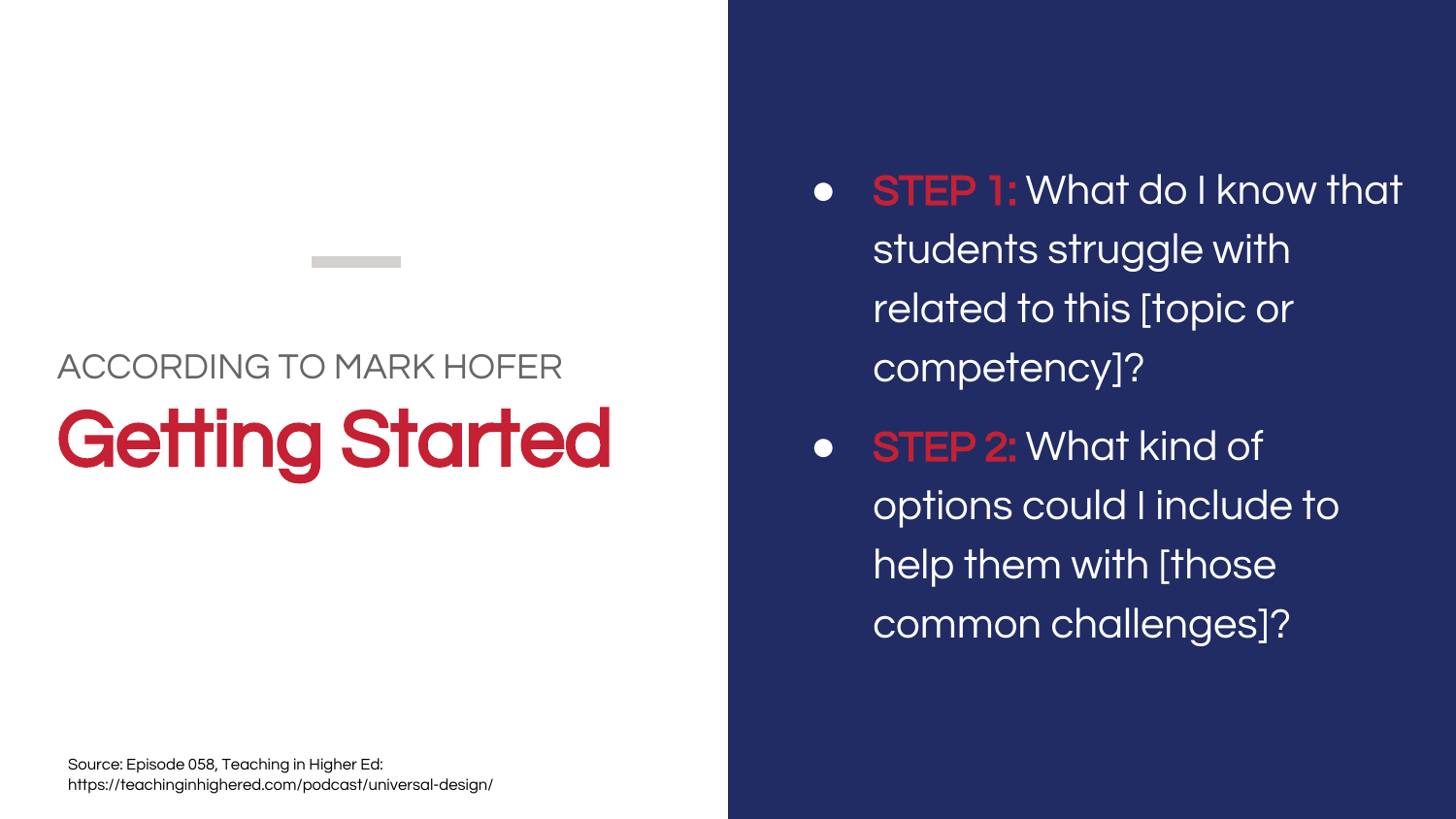#### ACCORDING TO LOUI LORD NELSON **Getting Started**

- Reflect on the needs of your students: What are my student struggling with?
	- **Identify** a principle or checkpoint that address that need: How might I use this checkpoint to meet the needs o my learners?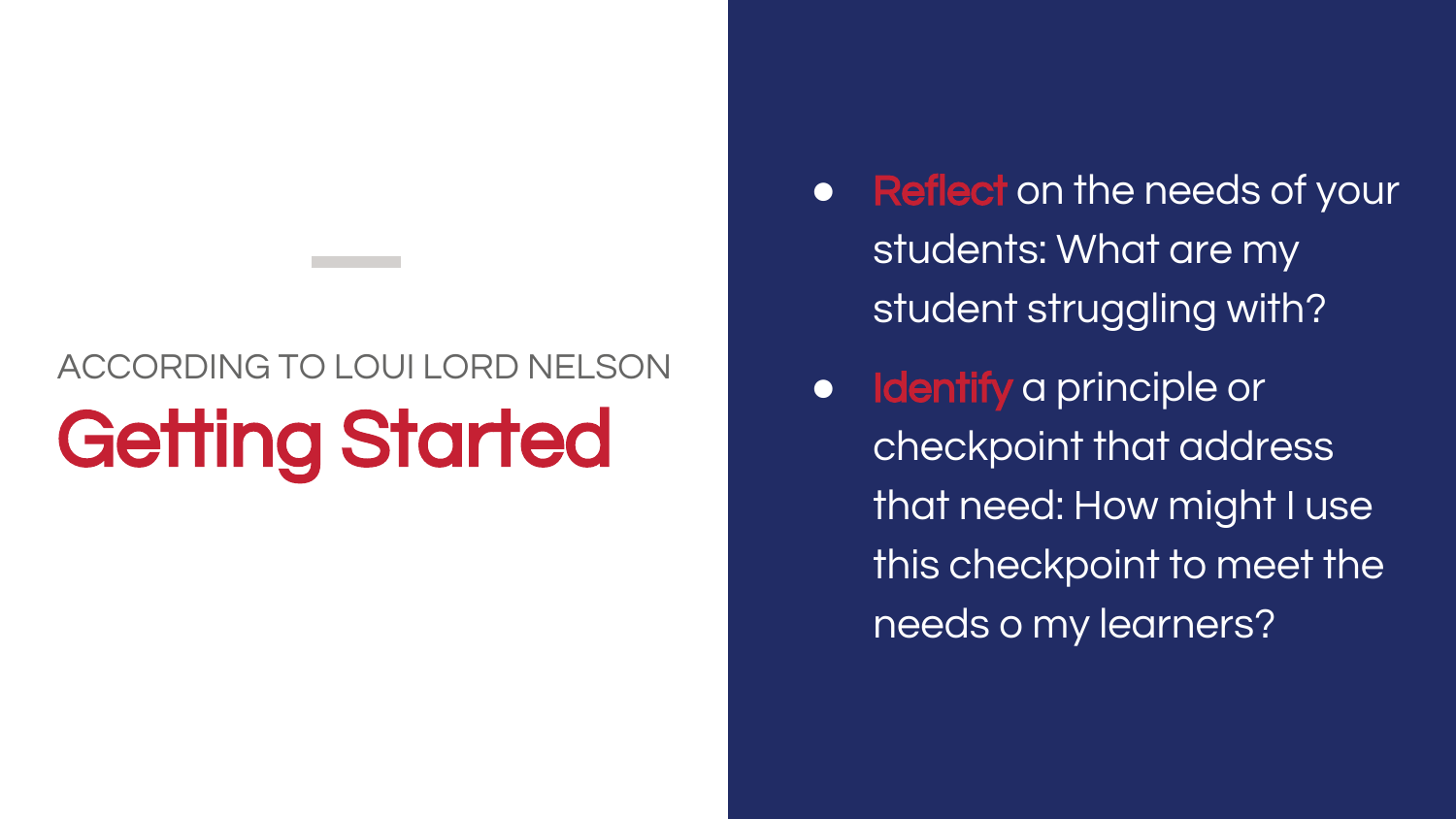#### ACCORDING TO LOUI LORD NELSON Getting Started

- **Investigate** and create new methods or strategies: What brings this principle or checkpoint to life?
- **Teach** a lesson using the new method or strategy: What does this principle or checkpoint look like in my teaching environment?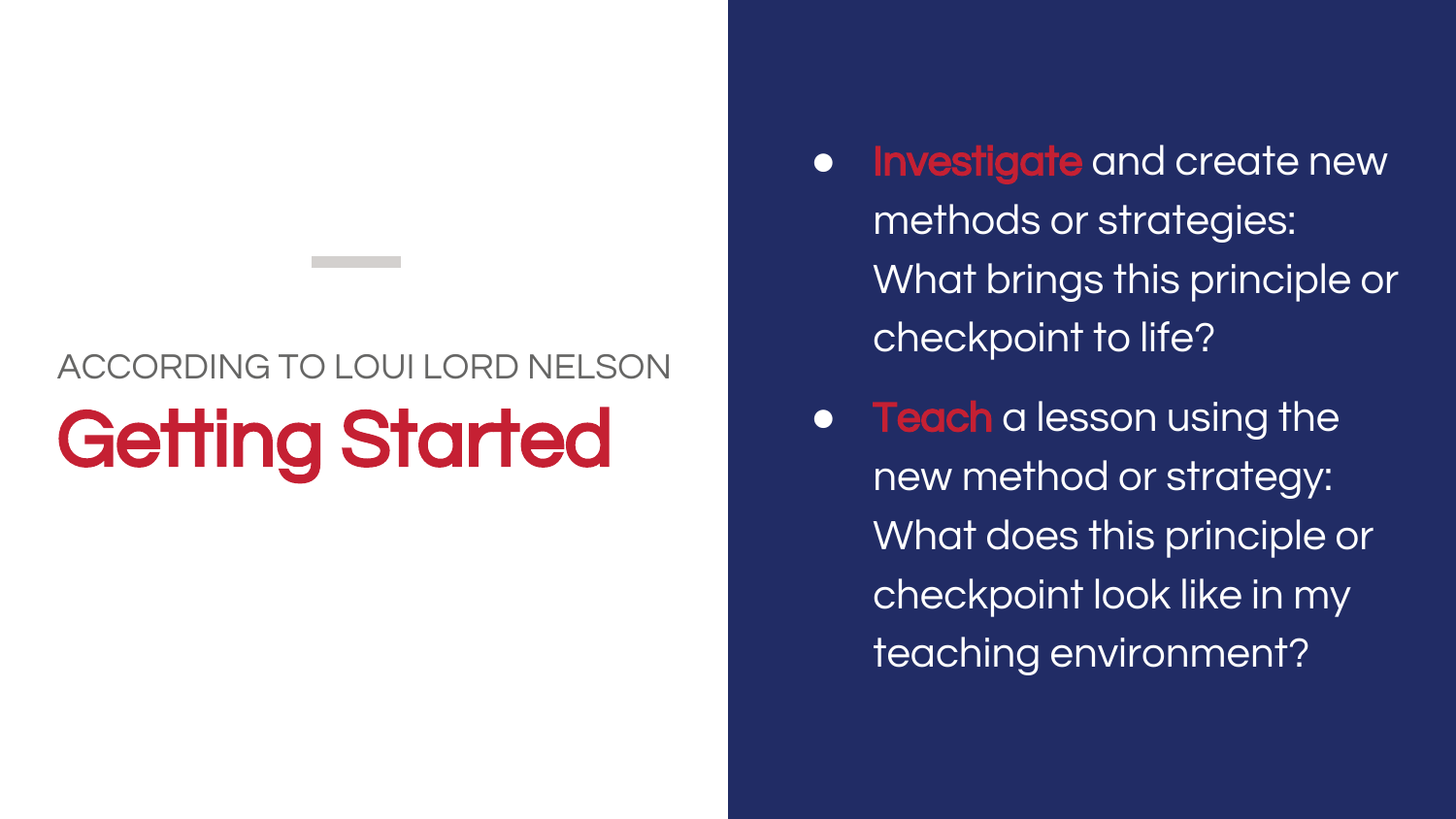#### ACCORDING TO LOUI LORD NELSON Getting Started

- Assess the new method or strategy: In what ways did my students demonstrate knowledge or skills?
- Reflect on how the new method or strategy worked: How did the principle or checkpoint enhance my students' outcomes?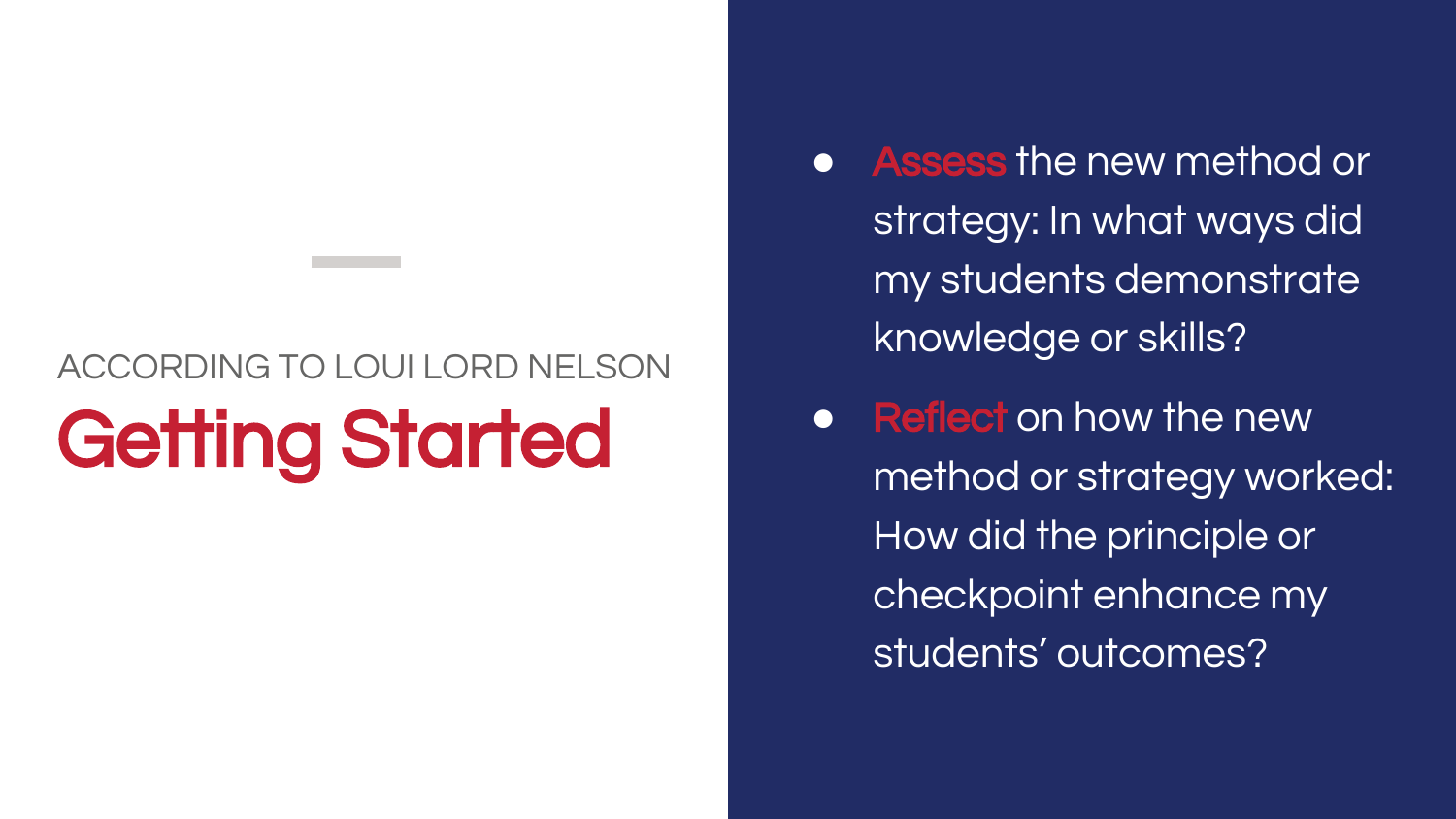Just Ask

More Best Practices Resources

Ask Instructional Support and Professional Development (ISPD) for assistance

- Teaching & Learning Library
- Moodle Expertise
- QM (Quality Matters) Coordinator
- OCCDLA (Oregon Community College Distance Learning Association) Representative